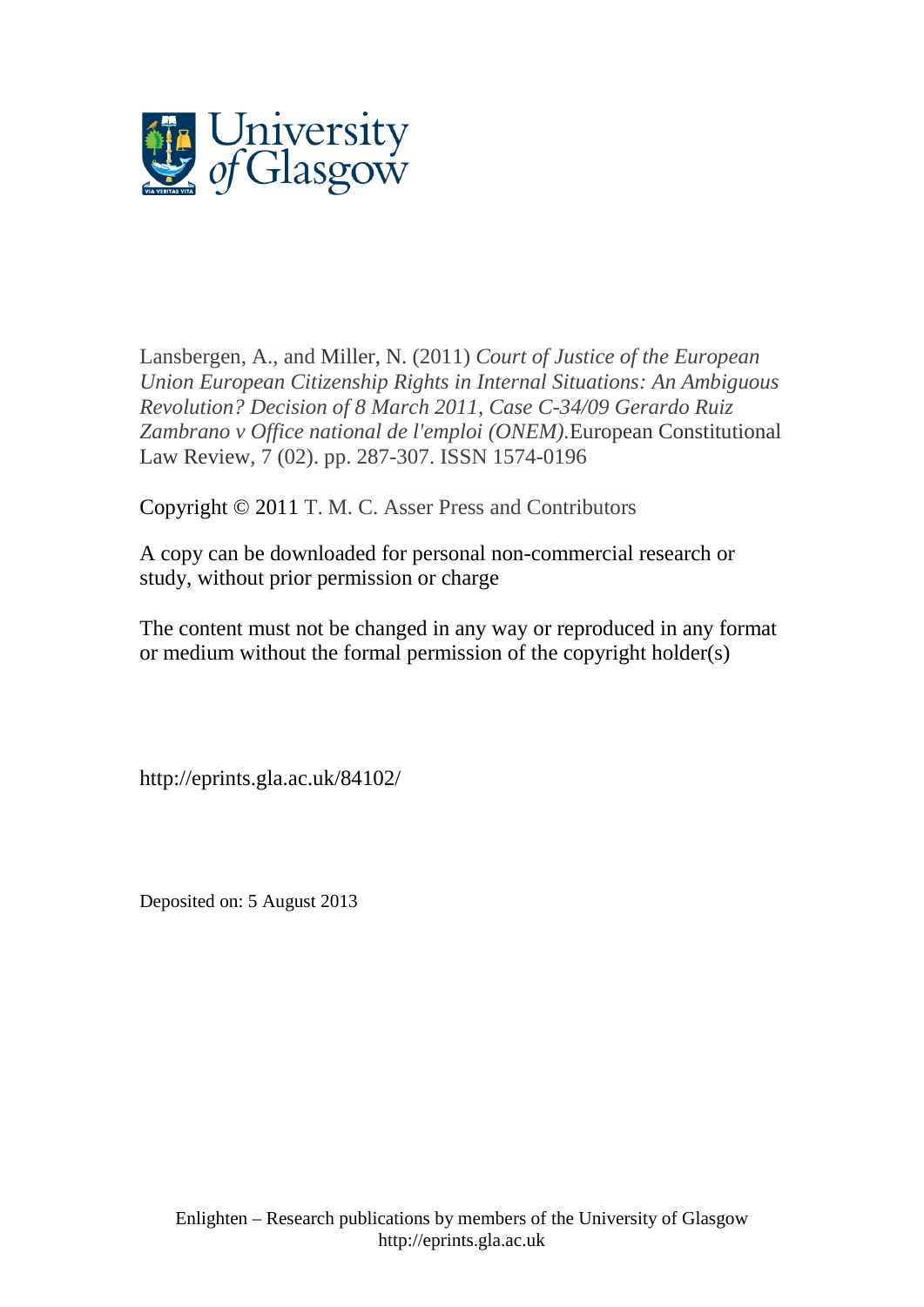## **European Constitutional Law Review**

http://journals.cambridge.org/ECL

Additional services for *European Constitutional Law Review:*

Email alerts: Click here Subscriptions: Click here Commercial reprints: Click here Terms of use : Click here



## **Court of Justice of the European Union European Citizenship Rights in Internal Situations: An Ambiguous Revolution? Decision of 8 March 2011, Case C34/09** *Gerardo Ruiz Zambrano* **v** *Office national de l'emploi (ONEM)*

Anja Lansbergen and Nina Miller

European Constitutional Law Review / Volume 7 / Issue 02 / June 2011, pp 287 - 307 DOI: 10.1017/S1574019611200087, Published online: 15 September 2011

**Link to this article:** http://journals.cambridge.org/abstract\_S1574019611200087

#### **How to cite this article:**

Anja Lansbergen and Nina Miller (2011). Court of Justice of the European Union European Citizenship Rights in Internal Situations: An Ambiguous Revolution? Decision of 8 March 2011, Case C34/09 *Gerardo Ruiz Zambrano* v *Office national de l'emploi (ONEM)*. European Constitutional Law Review, 7, pp 287-307 doi:10.1017/ S1574019611200087

**Request Permissions :** Click here



**Downloaded from http://journals.cambridge.org/ECL, IP address: 130.209.6.42 on 05 Aug 2013**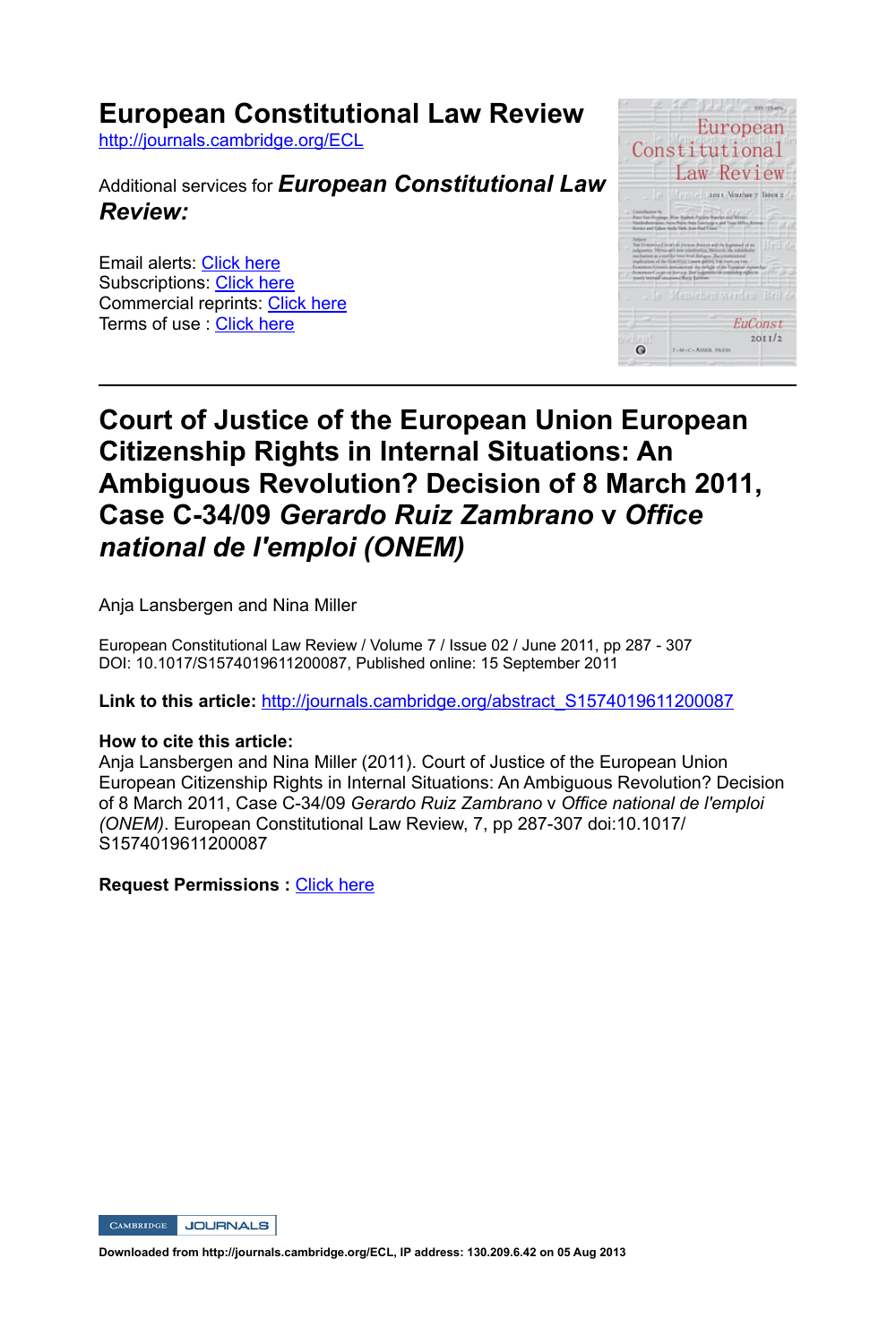# Court of Justice of the European Union

## European Citizenship Rights in Internal Situations: An Ambiguous Revolution?

Decision of 8 March 2011, Case C-34/09 *Gerardo Ruiz Zambrano* v. *Offi ce national de l'emploi (ONEM)*

Anja Lansbergen *&* Nina Miller\*

On 8 March 2011 the Grand Chamber of the European Court of Justice delivered a landmark ruling granting a right of residence under European Union law to the third country national parent of a European citizen child who had yet to exercise his right of free movement within the Union. The decision in *Ruiz Zambrano*<sup>1</sup> opens the door for the acquisition of European citizenship rights (and, consequently, secondary rights derived by third country nationals) in what have previously been considered 'internal situations' outwith the scope of Union law. Member states are thus prohibited from applying national immigration laws to a significant group of third country nationals; a group comprised at the minimum of parent care-givers of minor nationals and potentially extending by analogy to family members of all nationals.

Though the implications of the judgment are potentially enormous, and despite condemnation of existing legal uncertainty in the application of the internal principle to European citizenship provisions by Advocate-General Sharpston, $^2$  the scope of the judgment and reasoning of the Court are frustratingly opaque. The following note will explore some of the questions arising out of the cursory judgment in an attempt to probe the scope of the decision and its ramifications for the evolution of European citizenship.

\* University of Edinburgh School of Law. With thanks to Jo Shaw and Niamh Nic Shuibhne for comments on earlier drafts.

<sup>1</sup> ECJ 8 March 2011, Case C-34/09, *Gerardo Ruiz Zambrano* v. Office national de l'emploi *(ONEM).*

2 Opinion of Advocate-General Sharpston 30 Sept. 2010, *supra* n. 1, para. 141.

*European Constitutional Law Review, 7: 287–307, 2011 © 2011 T.M.C.ASSER PRESS and Contributors* doi:10.1017/S1574019611200087

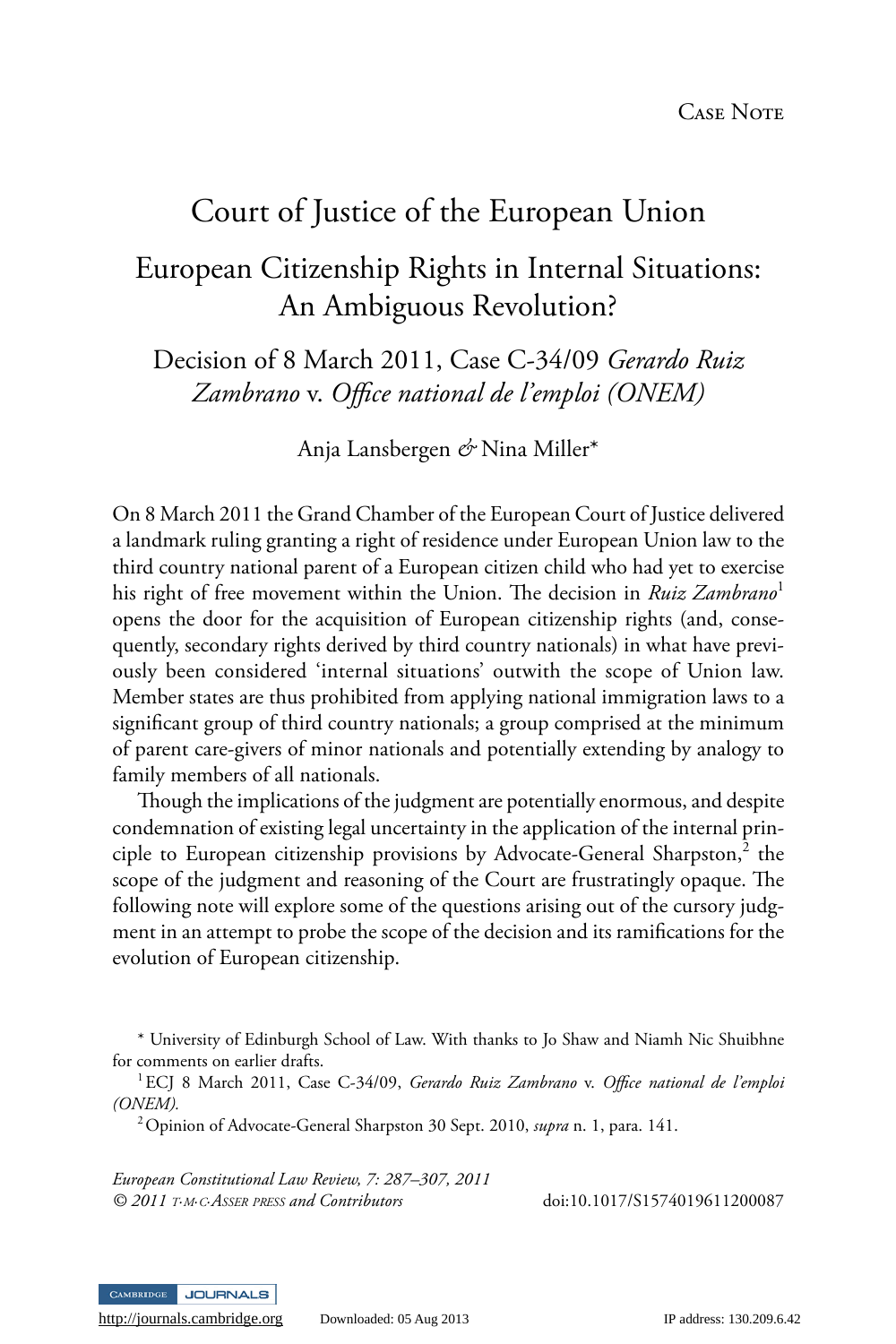## THE FACTS

Mr Ruiz Zambrano and his wife are both Columbian nationals. They entered Belgium in 1999 along with their first child on a visitor's visa from Columbia. Shortly after their arrival Mr Ruiz Zambrano made an unsuccessful application for asylum, resulting in the issue of an order requiring him to leave the country. The order contained a *non-refoulement* clause stipulating that he was not to be repatriated to Columbia.

Mr Ruiz Zambrano continued to reside with his family in Belgium, where he was registered with the relevant municipal authority. He made several unsuccessful applications for a residency permit in an attempt to regularize his status in Belgium, and in 2001 commenced full time employment despite being ineligible under national law to receive a work permit. In 2003, whilst irregularly resident in Belgium, Mrs Ruiz Zambrano gave birth to the couple's second child, followed by the birth of their third child in 2005. In accordance with Belgian national law both of these children acquired Belgian nationality at birth.<sup>3</sup>

The dispute in the proceedings before the referring tribunal concerns a claim made by Mr Ruiz Zambrano to receive unemployment benefit in respect of two periods of time during which his employment was suspended. His success turns under national law upon whether he had a right of residence in Belgium during the period of time over which he was in employment and had made the necessary social security contributions. The main issue referred for determination by the European Court of Justice was whether Mr Ruiz Zambrano derived a right of residency in Belgium under Union law following the birth of his EU citizen children in 2003 and 2005, notwithstanding that they had yet to exercise their right of free movement within the Union.

 $3$ At the time at which the children were born, Art. 10(1) of the Belgian Nationality Code granted Belgian nationality to 'any child born in Belgium who, at any time before reaching the age of 18 or being declared of full age, would be stateless if he or she did not have Belgian nationality.' Mr Ruiz Zambrano's children fell within the scope of this provision by operation of the relevant Colombian legislation, which provided that children born outside the territory of Colombia do not acquire Colombian nationality unless an express declaration is made to that effect with the appropriate consular officials. No such declaration was made in respect of Mr Ruiz Zambrano's children (Sharpton, *supra* n. 2, n. 8). The Belgian Nationality Code has since been amended such that a child born in Belgium to non-Belgian nationals will not acquire Belgian nationality 'if, by appropriate administrative action instituted with the diplomatic or consular authorities of the country of nationality of the child's parent(s), the child's legal representative(s) can obtain a different nationality for it' (Sharpston, *supra* n. 2, paras. 16-17).

**JOURNALS**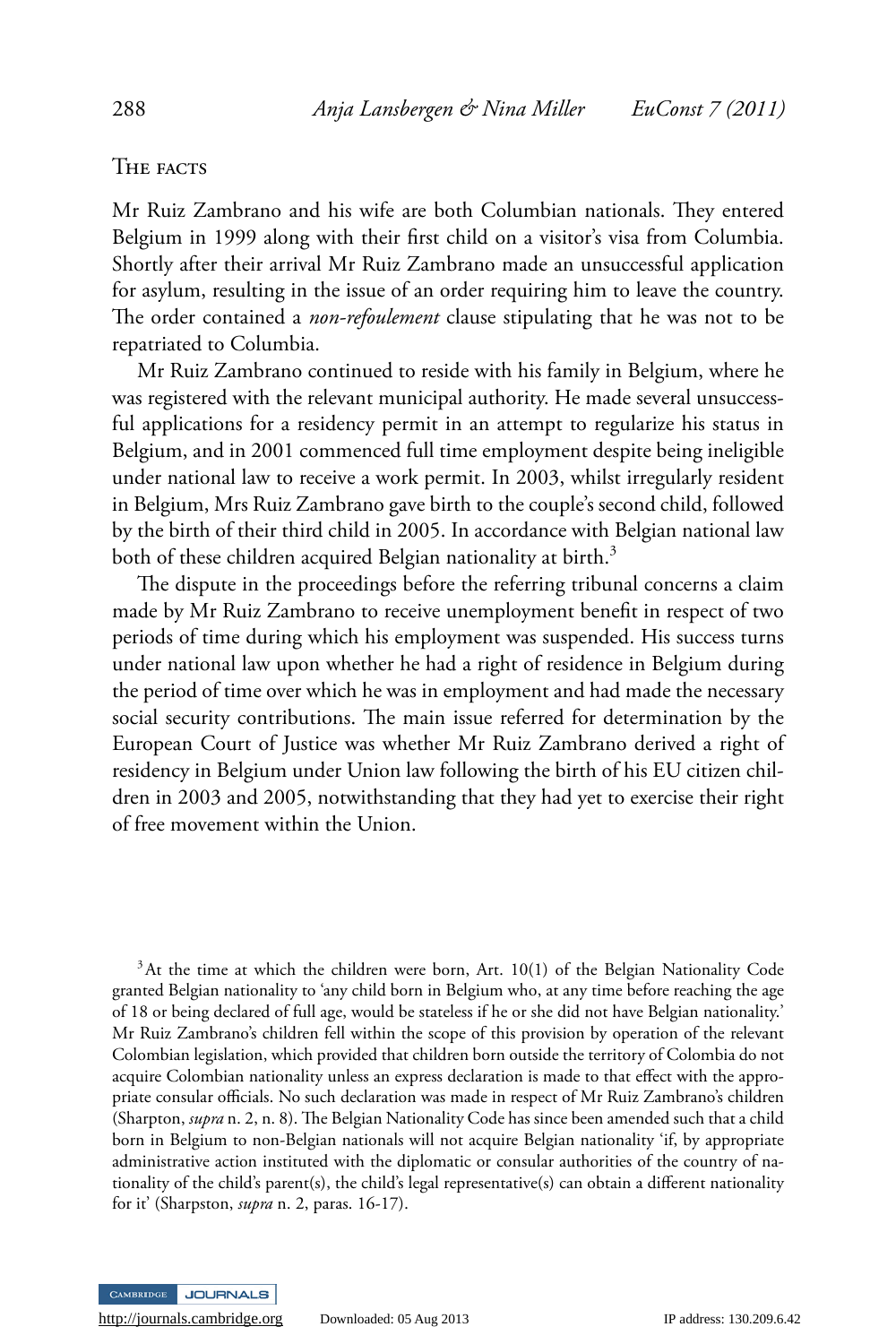#### Opinion of Advocate-General Sharpston

Advocate-General Sharpston identified from the questions referred for preliminary reference three principal issues that fell to be determined by the Court: whether Article 20 and Article 21 TFEU could be invoked by Mr Ruiz Zambrano's children notwithstanding that they had yet to exercise their right to free movement within the Union; whether Article 18 TFEU can be applied so as to resolve instances of 'reverse discrimination'; and whether EU fundamental rights can be relied upon independently of the exercise of a 'classic' Union right.<sup>4</sup>

By way of a 'prologue', Advocate-General Sharpston first determined that refusal of a residence permit to Mr Ruiz Zambrano would constitute a breach of the EU fundamental right to family life, should subsequent consideration of any of the three alternative mechanisms succeed in establishing that Mr Ruiz Zambrano fell within the scope of European Union law.<sup>5</sup> Turning then to consider the scope of application of Article 20 and 21 TFEU, Sharpston argued that the right of residence contained within Article 21 TFEU is a free-standing right that can be exercised in the absence of movement.<sup>6</sup> This right, she considered, would be infringed by a refusal of residency to the parent due to the inevitable consequence that the EU citizen children would be forced to leave the territory of the member state along with the parent. Moreover, Sharpston considered that even if the Court should fail to accept that the right of residence is a freestanding right, infringement of the child's right to 'move and reside' within the territory of the Union nevertheless occurs by excluding from them the potential to exercise that right in the future, by analogy with the reasoning in *Rottmann*.<sup>7</sup> Such a situation is not 'purely internal', but falls within the scope of EU law 'by reason of its nature and its consequences'; namely that it will for all intent and purpose cause the citizen to lose those rights conferred on them by the Treaties.

Turning to the second issue, Sharpston invited the Court to 'deal openly with the issue of reverse discrimination<sup>'8</sup> in order to resolve the legal uncertainty created by the Court's 'generous interpretation' of cross border movement and the 'random' results that application of the requirement creates. In suggesting how the Court might clarify such uncertainty, Sharpston advocated three conditions that she considered would cumulatively establish clear boundaries regarding those circumstances in which 'reverse discrimination' would be prohibited under Article 18 TFEU: that the situation of the static citizen is comparable in all other mate-

4 Sharpston, *supra* n. 2, paras. 50-52.

5 Sharpston, *supra* n. 2, para. 62.

7 ECJ 2 March 2010, Case C-135/08, *Rottmann* v. *Freistaat Bayern*; Sharpston, *supra* n. 2, paras. 95-96.

8 Sharpston, *supra* n. 2, para. 139.



<sup>6</sup> Sharpston, *supra* n. 2, paras. 84-88 and 100-101.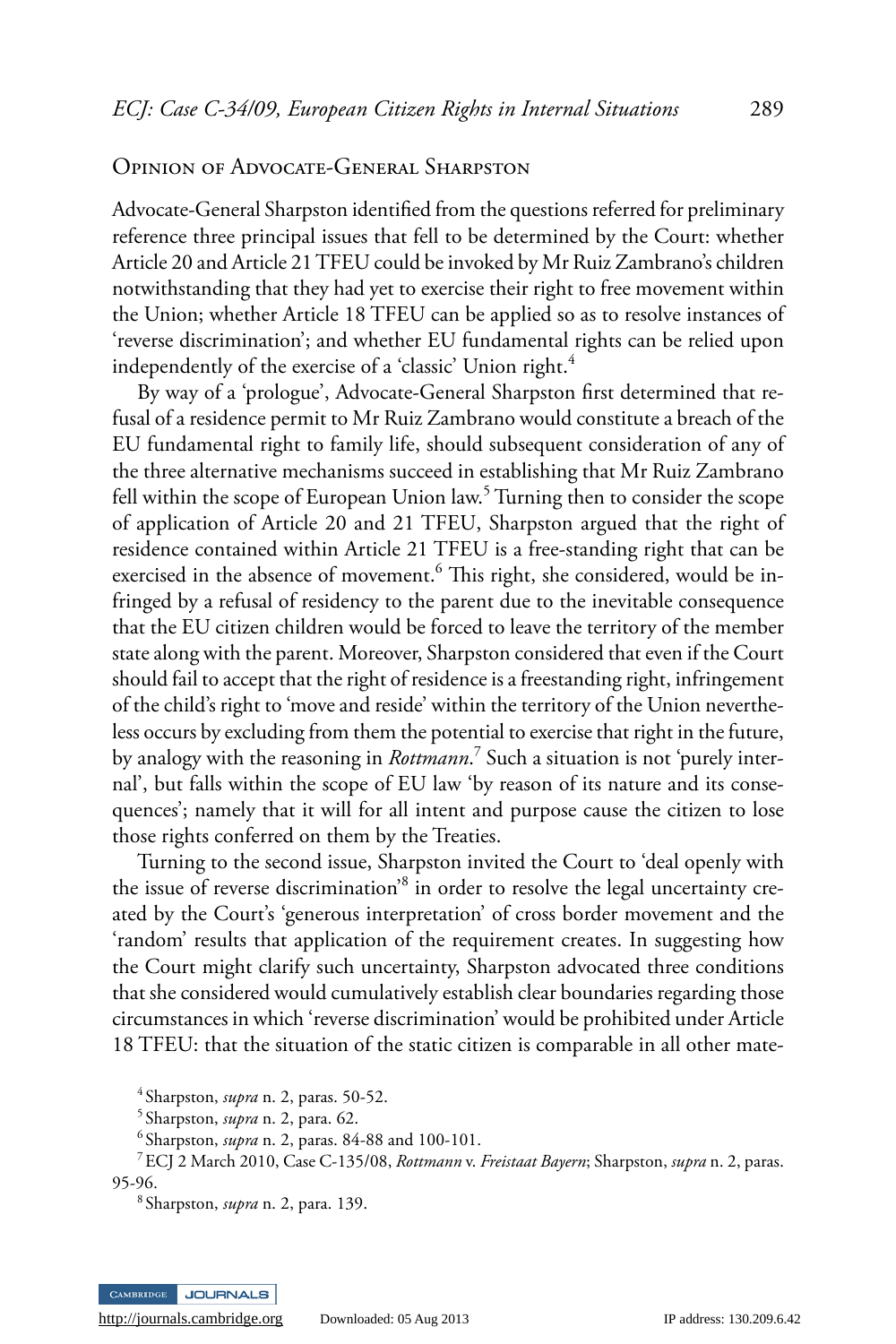rial respects to migrant citizens capable of invoking rights; the resulting reverse discrimination would entail violation of a fundamental right (defined in reference to case-law of the European Court of Human Rights); and the national law fails to provide adequate protection of that right.

Sharpston proceeded to consider the role of fundamental rights in the Union legal order, arguing that the availability of such protection should be *'*dependent neither on whether a Treaty provision was directly applicable nor on whether secondary legislation had been enacted, but rather on the existence and scope of a material EU competence.'9 European fundamental rights should, she contended, protect the European citizen in all areas of Union competence (whether exclusive or shared), irrespective of whether that competence had yet to be exercised. Sharpston however conceded that such a step could not be taken unilaterally by the Court, and that the fundamental right to family life under EU law could not currently be invoked as a free-standing right independently of any other link with EU law. $10$ 

#### Judgment of the Grand Chamber

In contrast to the detailed and comprehensive analysis of issues presented by Advocate-General Sharpston, the judgment of the Court is, to say the least, brief. Its operative part consists of ten short paragraphs.

The Court first made the preliminary observation that Directive 2004/38/EC applies only to those citizens 'who move to or reside in a member state other than that of which they are a national' and therefore does not apply to a situation such as that at issue.<sup>11</sup>

In turning to the substance of claim, the Court asserted that 'Article 20 TFEU precludes national measures which have the effect of depriving citizens of the Union of the genuine enjoyment of the substance of the rights conferred by virtue of their status as citizens of the Union.'12 Refusal of a residency permit to the parent of EU citizen children would, the Court considered, lead to a situation where the 'those children, citizens of the Union, would have to leave the territory of the Union in order to accompany their parents.'<sup>13</sup> Furthermore, refusal of a work permit to the parent would risk the parent not having 'sufficient resources to provide for himself and his family, which would also result in the children, citizens of the Union, having to leave the territory of the Union.<sup>'14</sup>

 9 Sharpston, *supra* n. 2, para. 163. 10 Sharpston, *supra* n. 2, paras. 171-173. 11 ECJ, *supra* n. 1, para. 39. 12 ECJ, *supra* n. 1, paras. 42-44. 13 ECJ, *supra* n. 1, para. 44. 14 ECJ, *supra* n. 1, para. 44.

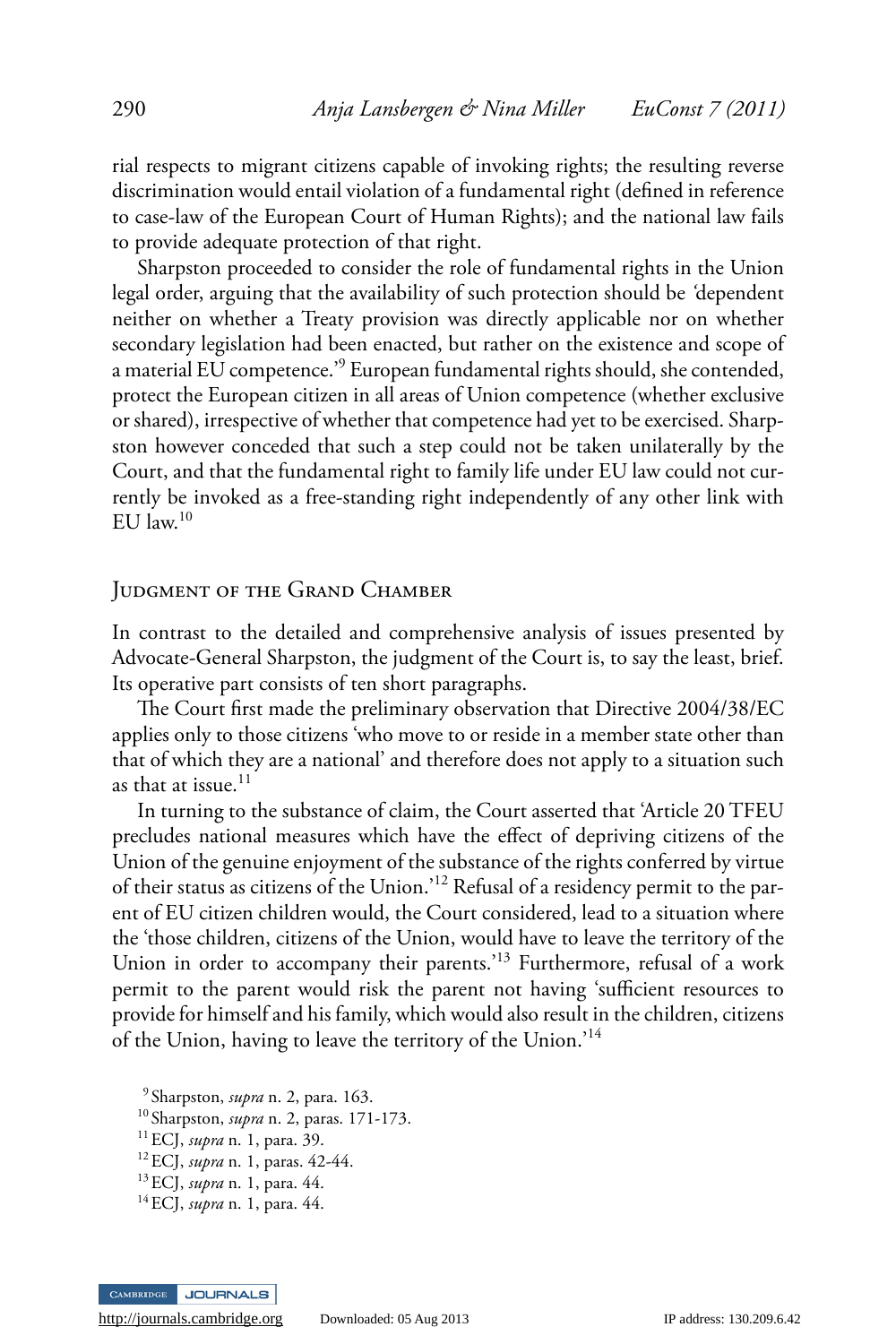The Court on these grounds concluded that Article 20 TFEU

precludes a Member State from refusing a third country national upon whom his minor children, who are European Union citizens, are dependent, a right of residence in the Member State of residence and nationality of those children, and from refusing to grant a work permit to that third country national, in so far as such decisions deprive those children of the genuine enjoyment of the substance of the rights attaching to the status of European Union citizen.<sup>15</sup>

### SCOPE OF THE JUDGMENT

Unfortunately, the cursory judgment delivered by the Court raises many more questions than it answers. In effecting an apparently seismic shift in both the scope and content of citizenship rights without any exploration of the underlying principles, any exposition of the specific grounds upon which it made the decision, or any other indications as to the reach of its implications, the value of the Court's 'clarification' is dubious at best. Whilst one commentator has noted that the brevity of the judgment means, '[o]n the positive side, [that] the case is very clear and there is no space for ambiguity', $16$  others may feel that, by leaving unanswered many of those identified by Advocate-General Sharpston, it simply muddies the waters. Some of the main questions arising from the Court's decision will be explored below in order to explore the potential scope and effects of the ruling in *Ruiz Zambrano*.

### *Substance of rights attaching to European citizenship*

The potential scope of the decision in *Ruiz Zambrano* is defined essentially by those circumstances in which an individual is deprived of the 'genuine enjoyment of the substance of the rights attaching to the status of European Union citizen' and thereby falls within Union law. Traditionally, application of the 'internal situation' principle means that European citizenship rights are derived only upon cross-border movement throughout the Union. The decision in *Ruiz Zambrano* would seem to alter this position, suggesting that such rights can now be enforced against the home member state in the absence of movement. Whether *Ruiz Zambrano* will achieve this legacy turns upon an interpretation of the Court's finding of deprivation of the substance of European citizenship; namely, what the Court

15 ECJ, *supra* n. 1, para. 45.

<sup>16</sup> E. Guild, 'The Court of Justice of the European Union and Citizens of the Union: A Revolution Underway? The Zambrano judgment of 8 March 2011', <eudo-citizenship.eu/citizenshipnews/453-the-court-of-justice-of-the-european-union-and-citizens-of-the-union-a-revolution-un derway-the-zambrano-judgment-of-8-march-2011>, visited 22 March 2011.

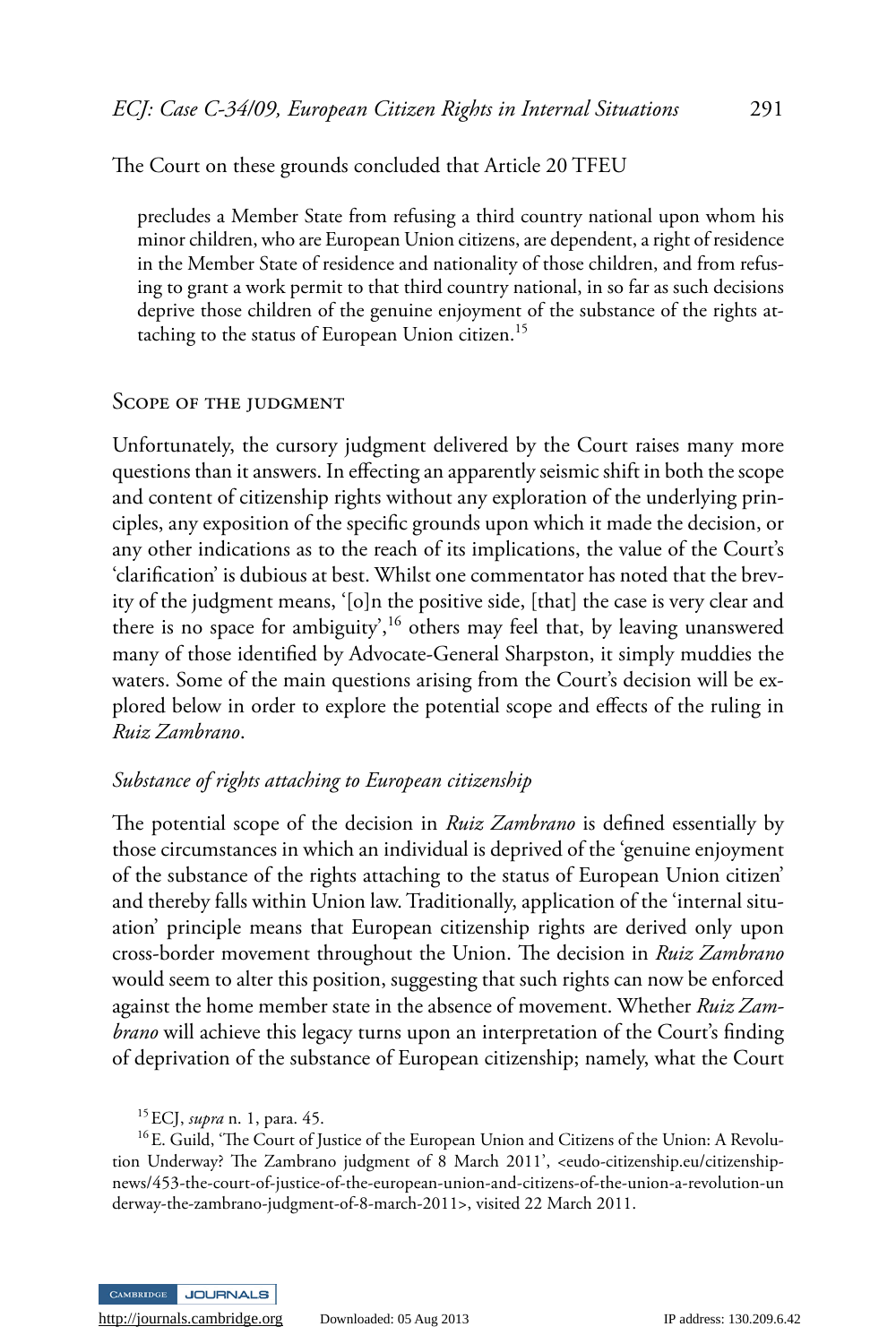considered the nature of those substantive rights to be. Two alternative lines of reasoning presented by Advocate-General Sharpston point to differing interpretations of the Court's decision in *Ruiz Zambrano.*

First, the substantive right possessed by Mr Ruiz Zambrano's children, of which they would have been deprived by the refusal of residence to him, may have been a right to reside in the member state of which they are nationals. The right to reside under Article 20 and Article 21 TFEU is under this interpretation derived in the absence of a requirement for cross-border movement and is enforceable directly against the home member state. This seemed to be the favourable position adopted by Sharpston, who suggested that the right to reside 'is a free-standing right, rather than a right that is linked by some legal umbilical cord to the right to move.'<sup>17</sup>

In arriving at this conclusion Sharpston drew reference to the importance of fundamental rights within the Union legal order, emphasising the degree of subtlety between existing case-law affording protection to fundamental rights in the absence of physical movement (specifically *Garcia Avello*), and the potential recognition of such rights simply by reason of residence in a member state.<sup>18</sup> The 'paradoxical' outcomes that result from such untenable distinctions led Sharpston to conclude that

[if] one insists on the premiss that physical movement to a Member State other than the Member State of nationality is required before residence rights as a citizen of the Union can be invoked, the result risks being both strange and illogical … Lottery rather than logic would seem to be governing the exercise of EU citizenship rights.<sup>19</sup>

Recognition by the Court in *Ruiz Zambrano* of a free-standing right of residence under Article 21 TFEU on the basis of the approach adopted by Sharpston would dictate that other citizenship rights could be equally invoked against the home member state in the absence of movement.<sup>20</sup> The requisite link with Union law is under this analysis provided by the citizenship right itself, such that European citizenship provisions by their very nature fall outwith the 'purely internal' situation. This analysis of the Court's decision in *Ruiz Zambrano* directly contradicts the oft-cited statement in *Uecker and Jacquet* that 'citizenship of the Union, established by Article 8 of the EC Treaty, is not intended to extend the scope ratione

<sup>19</sup> Sharpston, supra n. 2, paras. 86-88.

 $20$ <sup>20</sup> The internal application of Art. 20(2)(b) was argued before the Court of Session in Scotland in an attempt to secure enfranchisement in respect of Scottish Parliamentary elections for a British national prisoner ([2011] CSOH 65, Opinion of Lord Tyre in the cause of George McGeogh <scotcourts.gov.uk/opinions/2011CSOH65.html> visited 8 April 2011)

JOURNALS

<sup>17</sup> Sharpston, *supra* n. 2, para. 84.

<sup>18</sup> Sharpston, *supra* n. 2, paras. 77-78 and 84.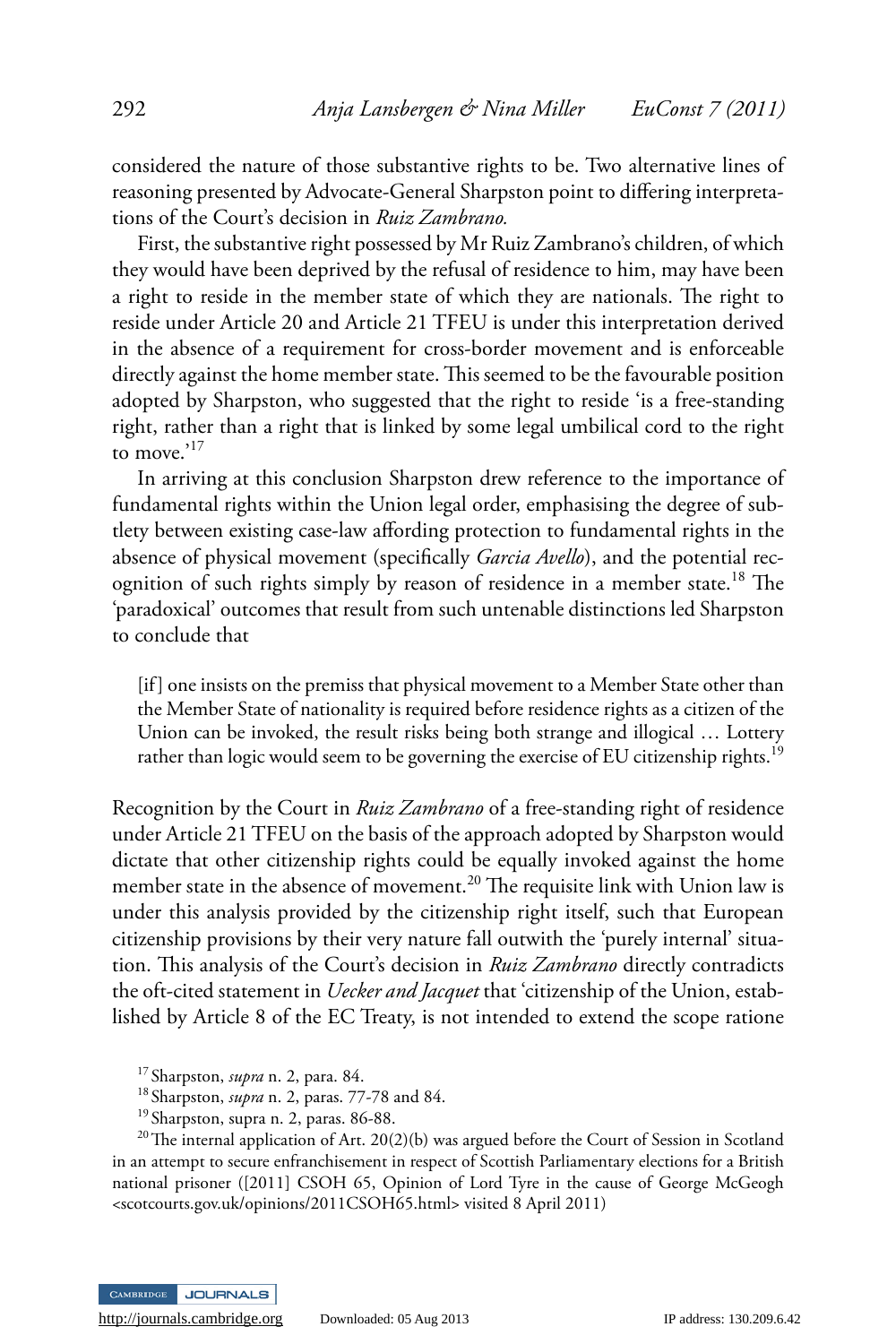materiae of the Treaty also to internal situations which have no link with Community law.'21 Arguably, however, the continued veracity of this statement had already been called into question by the Court's decision in *Rottmann*.

The ECJ in *Rottmann* was required to determine whether withdrawal of member state nationality fell within the scope of Union law by reason of the relationship between member state nationality and European citizenship. In determining that such issues did fall within the jurisdiction of the Court, the requisite link with Union law was established by virtue of the fact that loss of the nationality of a member state would in put the claimant 'in a position capable of causing him to lose the status conferred by Article 17 EC and the rights attaching thereto falls, by reason of its nature and its consequences, within the ambit of European Union  $law'$ <sup>22</sup>

Arguably, then, it was in *Rottmann* that the Court had taken the determinative step of recognising the unique 'nature' of European citizenship rights as giving rise to the requisite link with Union law. *Ruiz Zambrano* simply applied to Article 21 TFEU the principle that the Court had already established in the context of the right to hold the status of European citizenship contained within the former Article 17 EC. That this was the necessary consequence of the decision in *Rottmann* is however open to debate.<sup>23</sup> If the Court in *Ruiz Zambrano* did intend to confirm this principle, its significance in effecting this change should not therefore be overlooked.

Should future decisions of the Court confirm that the effect of *Ruiz Zambrano* was to enable European citizenship rights to be relied upon in otherwise 'purely internal situations' the feasibility of retaining that principle in other areas of Union law is likely to be called into question. Though the extension of Union competence into traditionally purely internal situations is likely to be limited by the unique character and function of citizenship rights, the legitimacy of retaining the principle in areas that could equally point to a pressing need for wider inclusion under Union law is far from certain. The effect of the decision in extending the

21 ECJ 2 March 2101, Joined Cases C-64/96 and C-65/96, *Land Nordrhein-Westfalen* v. *Kari Uecker and Vera Jacquet* v. *Land Nordrhein-Westfalen*, para. 42.

<sup>22</sup> ECJ, *supra* n. 7, para. 42. Commentators have debated the significance attaching to Dr Rottman's prior exercise of Treaty rights and his former nationality of a second member state in determining that the situation was not 'purely internal'. Despite this having been the argument presented to the Court by Advocate-General Maduro, the judgment suggests that it was the threatened loss of citizenship rather than the original nationality that brought the case within the scope of Union law (H.U. Jessurun d'Oliveira, 'Decoupling Nationality and Union Citizenship?', 7 *European Constitutional Law Review* (2011) p. 138 at p. 141; G. René de Groot and A. Seling, 'The Consequences of the *Rottmann* Judgment on Member State Autonomy - The European Court of Justice's Avant-Gardism in Nationality Matters', 7 *European Constitutional Law Review* (2011) p. 150 at p. 153; Sharpston, *supra* n. 2, para. 78).

23 For an alternative interpretation *see* text below between n. 25 and n. 27.

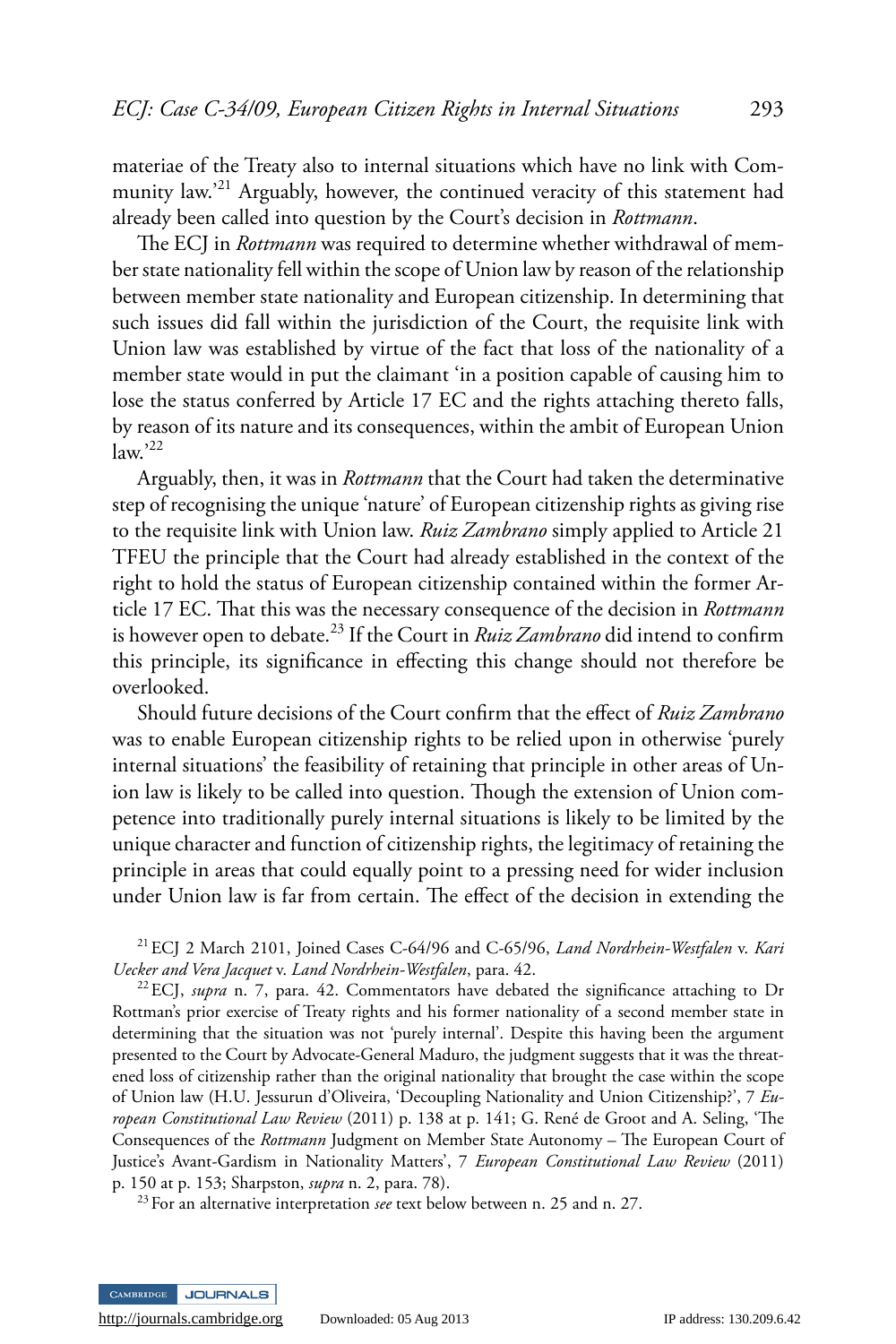scope of Union law also reignites the well-rehearsed 'kompetenz-kompetenz' debate, calling into question the desirability of substantially re-defining the jurisdictional limits of Union law through unilateral action by the Court, particularly in the absence of any reasoned justification for doing so.

The second possible interpretation of the Court's decision in *Ruiz Zambrano* is more limited in its consequences. The substantive right of which Mr Ruiz Zambrano's children were in danger of being deprived may have been the right to 'move and reside' throughout the Union in the future, rather than a self-standing right to reside in their home member state in the present. This interpretation draws support from arguments explored by Sharpston, and the narrow interpretation of the decision in *Rottmann* that she presents.<sup>24</sup>

In outlining the issue of whether Mr Zambrano's children can rely on their citizenship rights in an otherwise purely internal situation, Sharpston acknowledges that the issue necessitates consideration of 'whether Article 21 TFEU encompasses two independent rights – a right to move *and* a free-standing right to reside – or whether it merely confers a right to move (and *then* reside).<sup>25</sup> Though apparently preferring the former, Sharpston proceeds to offer an alternative argument that establishes the link with Union law even in the event that the scope of Article 21 TFEU is limited to the latter.

This argument, which she constructs around a particular interpretation of *Rottmann*, is built upon looking to the future effects of deprivation of the rights attaching to European citizenship. In considering the grounds upon which the Court in Rottmann established the requisite link with EU law, Sharpston emphasises that 'the judgment ... looks exclusively to the *future* effects that withdrawal of German citizenship would have by rendering Dr Rottmann stateless.<sup>'26</sup> Sharpston thus presents an analysis of Rottmann in which the determinative link with Union law is not necessarily the nature of a self-standing citizenship right in the present (i.e., the right to possess the status of European citizenship), but may equally be supplied through the possibility of future deprivation of citizenship rights consequential upon losing this status. In doing so she subordinates the relevance of the Court's reference in *Rottmann* of the 'nature' of citizenship to that of the 'consequences' of its deprivation, and subordinates the importance of the 'status' of citizenship to the 'rights attaching thereto.'

Sharpston invites the Court to apply this interpretation of *Rottmann* to the future exercise of the right to 'move and reside' throughout the Union in *Ruiz Zambrano*. Denial of a residency permit to Mr Zambrano would result in the children being forced to leave the territory of the Union, which Sharpston argues

JOURNALS

<sup>24</sup> ECJ, *supra* n. 7; Sharpston, *supra* n. 2, paras. 78 and 93-97.

<sup>25</sup> Sharpston, *supra* n. 2, para. 50 (emphasis in original).

<sup>26</sup> Sharpston, *supra* n. 2, para. 78 (emphasis in original).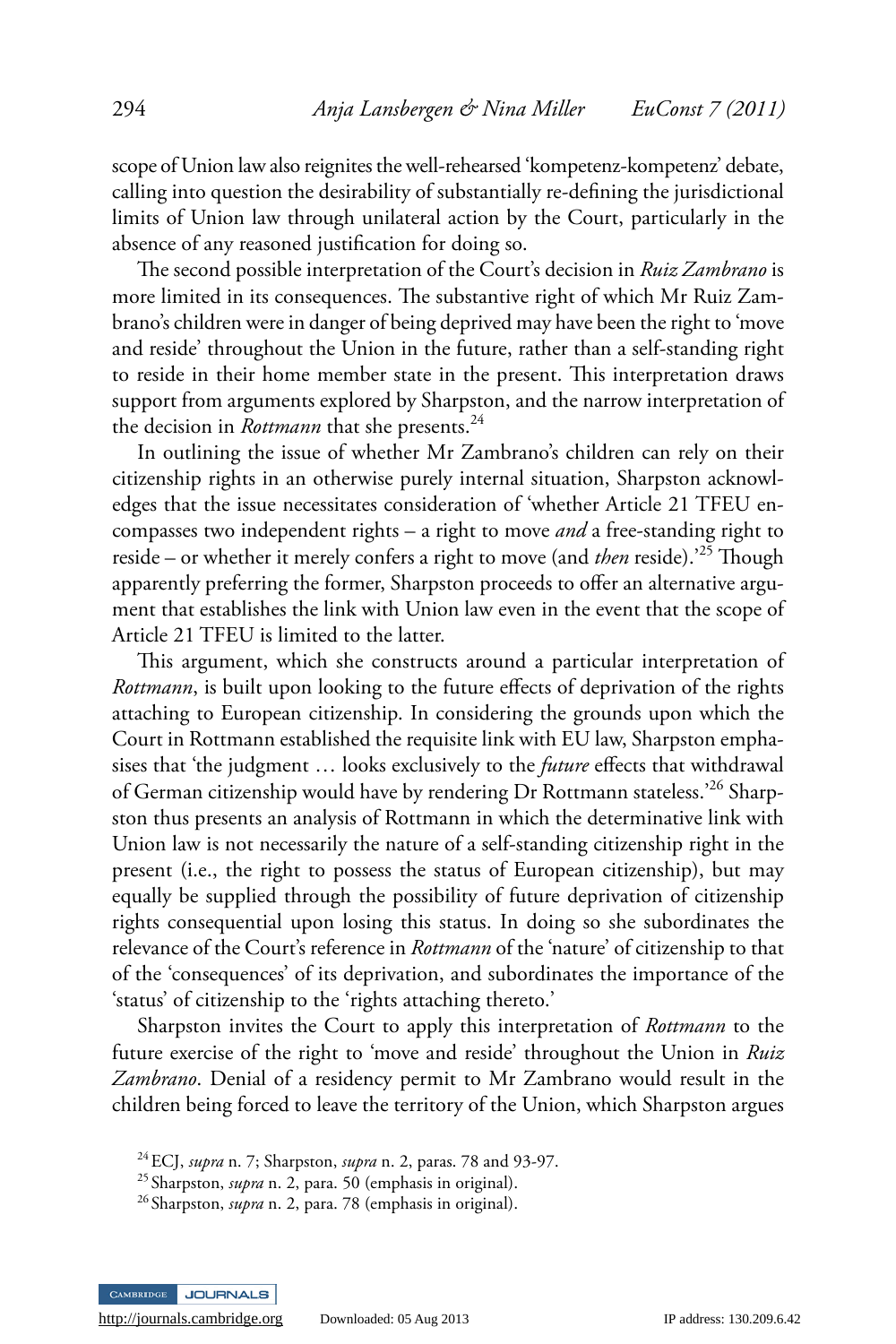'would, in practical terms, place [them] in a 'position capable of causing them to lose the status conferred [by their citizenship of the Union] and the rights attaching thereto.<sup>'27</sup> The 'substance' of the childrens' right as European citizens in *Ruiz Zambrano* is under this analysis not a right of residence in the home member state, but rather the right of residency in a second member state upon movement throughout the Union. The children would be deprived of the potential to exercise this right were they forced to leave the territory of the Union along with their parent: a European citizen cannot move throughout the territory of the Union and reside in a second member state, if unable initially to reside within his home member state.

This interpretation of *Ruiz Zambrano* (and that of *Rottmann*, upon which it relies) leaves open the possibility that the internal situation principle remains intact in its application to citizenship rights. The requisite link with Union law is established not by the invocation of a citizenship right *per se*, but rather by the nature of the national measure in question as a *conditional parameter* for the future exercise of citizenship rights. This interpretation need not affect the traditional position that the acquisition of European citizenship rights under Union law is preconditioned by the requirement of movement. *Rottmann* and *Ruiz Zambrano* arguably align to carve out a unique protection of the *potential* to exercise citizenship rights, such that the two sole and necessary conditions required for the future exercise of citizenship rights are brought within the scope of EU law: status and residency. *Ruiz Zambrano* under this analysis therefore both applies but also exhausts the reasoning in *Rottmann*.

The Court gives little indication in its judgment as to the grounds on which its decision is based. The formulation of the operative part of the judgment in terms of deprivation of the 'genuine enjoyment of the substance of the rights attaching to the status of European Union citizen' mirrors closely that set out in *Rottmann*. Whilst both suggested interpretations of *Ruiz Zambrano* essentially draw legitimacy from diverging interpretations of *Rottmann*, Sharpston in her submissions to the Court made explicit reference to that case solely in relation to the children's right to 'move-and-reside' in the future. In the absence of any other indications by the Court, it would thus be plausible to assume that in formulating the principle so as to mirror that in *Rottmann* it was the Court's intention to adopt and apply the reasoning suggested by Sharpston in that regard. Such intention of the Court would preclude its recognition of self-standing citizenship rights: the 'future exercise' reasoning would be redundant if Sharpston's argument that citizenship rights by their very nature fall within the scope of Union law had been accepted.

27 Sharpston, *supra* n. 2, para. 95.

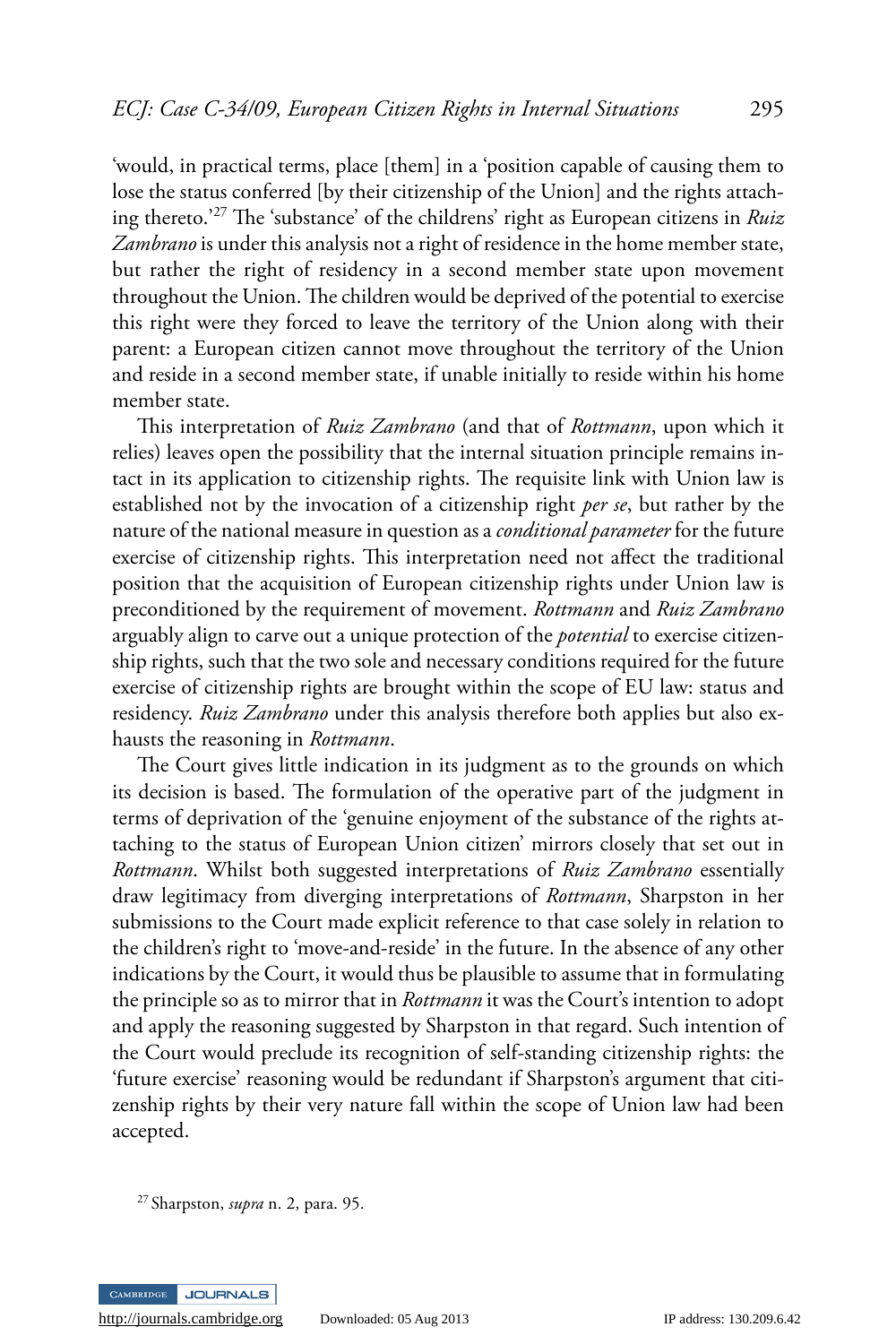That the Court frames its decision with reference to Article 20 TFEU rather than Article 21 TFEU may also be explained by this intended analogy, the former being the post-Lisbon transposition of Article 17 EC and the provision under consideration in *Rottmann*. The Court's reference in *Ruiz Zambrano* to Article 20 TFEU therefore not only signifies its reliance upon the reasoning in *Rottmann* (arguably reinforcing the analysis of that case presented by Sharpston), but moreover highlights that its decision is limited in application to the status and potential of European citizenship and does not extend so as to enable substantive citizenship rights to be invoked in the absence of movement.

In so far as both of the suggested interpretations secure residency for the family member concerned the distinction is purely conceptual. The latter analysis however limits the scope of the judgment in respect of the protection of other citizenship rights in internal situations, and makes it decision easier to reconcile with persistence of the internal principle in other areas of Union law.

### *Defi ning 'deprivation': residency for all non-EU national family members?*

A second question left unanswered by the decision in *Ruiz Zambrano* concerns the scope of those family members to whom denial of residence would constitute a deprivation of the European citizen's genuine enjoyment of the substance of his rights. Given the primacy that the Court has previously accorded to the right to family life in determining infringements of the right to move and reside, $^{28}$  it would appear unlikely that future application of the principle in *Ruiz Zambrano* can legitimately be confined to the parent/child relationship on the grounds of physical dependency. It therefore seems probable that static EU citizens would, by reference to their fundamental right to a family life, be considered 'unable to exercise the substance of the rights conferred on them by virtue of their status as citizens of the Union' were their nuclear family members<sup>29</sup> unable to derive a right of residence under Union law.

Unfortunately, the question of whether a spouse can benefit from a right of residence under EU law in otherwise internal situations was not definitively an-

<sup>28</sup> Thus *Carpenter* highlighted 'the importance of ensuring the protection of the family life of nationals of the Member States in order to eliminate obstacles to the exercise of the fundamental freedoms' (ECJ 11 July 2002, Case C-60/00, *Mary Carpenter* v. *Secretary of State for the Home Department,* paras. 38-39), whilst the Court in *Metock* observed that 'if Union citizens were not allowed to lead a normal family life in the host Member State, the exercise of the freedoms they are guaranteed by the Treaty would be seriously obstructed' (ECJ 25 July 2008, Case C-127/08, *Blaise Baheten Metock and Others* v. *Minister for Justice, Equality and Law Reform* para. 63)

 $29$  Case-law of the European Court of Justice suggests that definition of a family member is mostly limited to nuclear family members; *see* Sharpston, *supra* n. 2, para. 54.

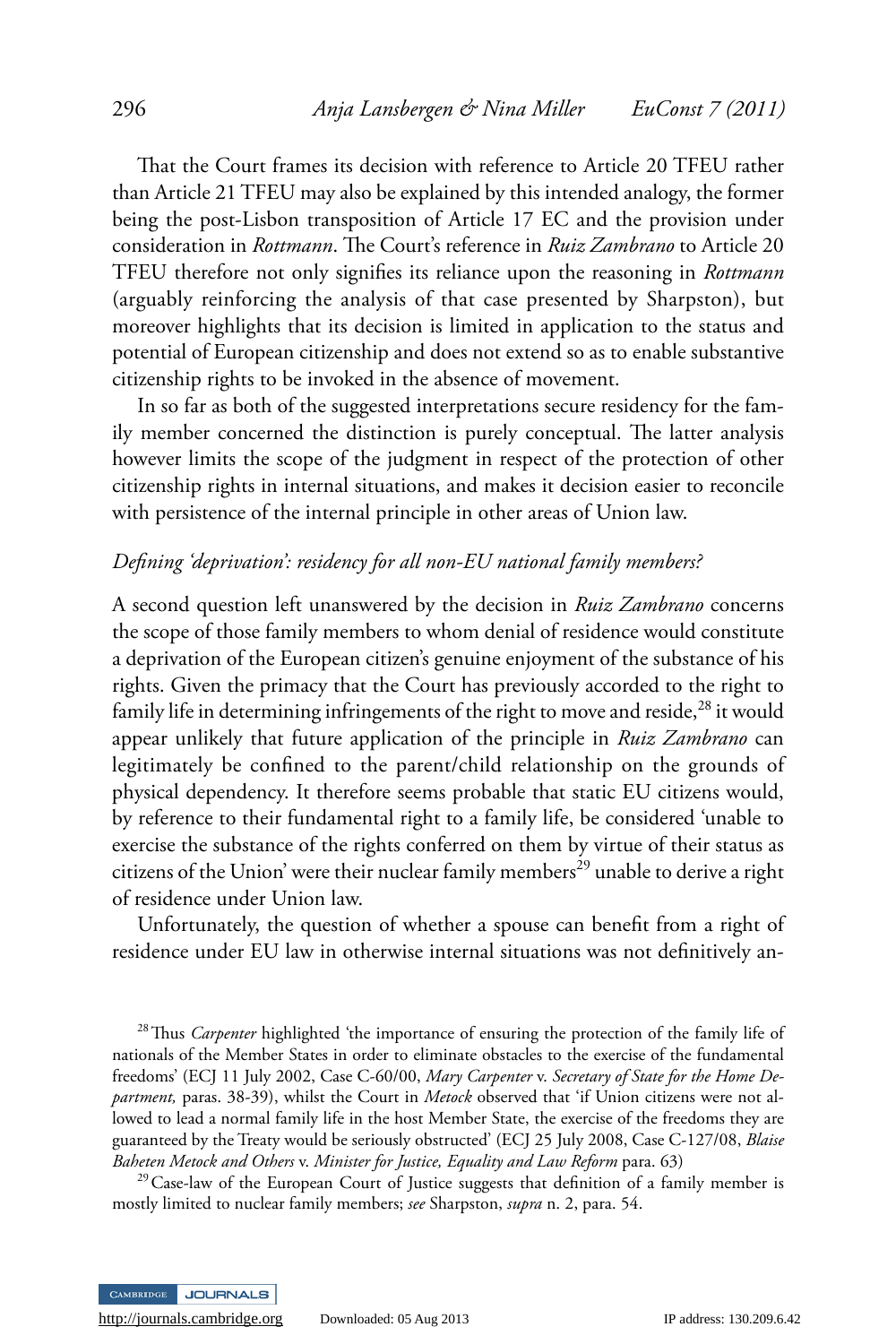swered by the subsequent case of *McCarthy*,<sup>30</sup> which called upon the Court to determine whether a European citizen had a right to be issued with a residence card by the member state of which she was a national notwithstanding that she had never exercised her right of free movement within the Union.

The established motivation behind the European citizen's application for a residency card in *McCarthy* was to derive a secondary right of residence under Union law for her spouse. Despite acknowledgment of this intention the Court was able, due to the national measure under consideration pertaining to the refusal of a residency permit to the European citizen rather than to the third country national family member, to side-step the issue of family unification by pointing to the European citizen's unconditional right to reside in her home member state under general principles of Union law. The European citizen was, the Court held, consequently not 'deprived of the genuine enjoyment of the substance' of the rights attaching to Union citizenship by the decision to refuse her a residency card.<sup>31</sup>

The immediate effect of the decision in *McCarthy* is that the spouse is ineligible to receive a residence permit. However, in re-iterating the formulation in *Ruiz Zambrano*, the judgment leaves open the possibility that a decision to deport the spouse would nevertheless deprive the claimant of the substance of her rights as a European citizen. Given the fact that the Court chose not to engage with this issue when it could feasibly have done so, and that in this context it appears to be retreating from the somewhat controversial position in *Ruiz Zambrano*, it is possible that if called upon to determine definitely whether deportation of a spouse would constitute a deprivation of citizenship rights the answer (contrary to all indicative prior reasoning by the Court) may well be 'no'.<sup>32</sup>

*McCarthy* in this sense provides an important indication of the way in which *Ruiz Zambrano* may be applied in the future. By finding that there is no 'deprivation of genuine enjoyment' of the rights attaching to Union citizenship, the Court in *McCarthy* arguably strips the principle elaborated in *Ruiz Zambrano* of all content. An unconditional right to reside in one's home member state under general principles of EU law was of course equally applicable to the European citizen children in *Ruiz Zambrano*, whose 'deprivation' stemmed not from insufficient protection of their own residency status but that of their family member. Indeed, the same is true of any claim to residency applying against one's home member state. By omitting in *McCarthy* to give consideration to the right to a

30 ECJ 5 May 2011, Case C-434/09, *Shirley McCarthy* v. *Secretary of State for the Home Department; see* P. van Elsuwege, 'European Union Citizenship and the Purely Internal Rule Revisited', 7 *EuConst* (2011) p. 308-324.

31 ECJ, *supra* n. 21, para. 49.

<sup>32</sup> It should be noted here that the judgment in *McCarthy* was a delivered by the Third Chamber of the European Court of Justice, whilst *Ruiz Zambrano* was decided by the Grand Chamber.

JOURNALS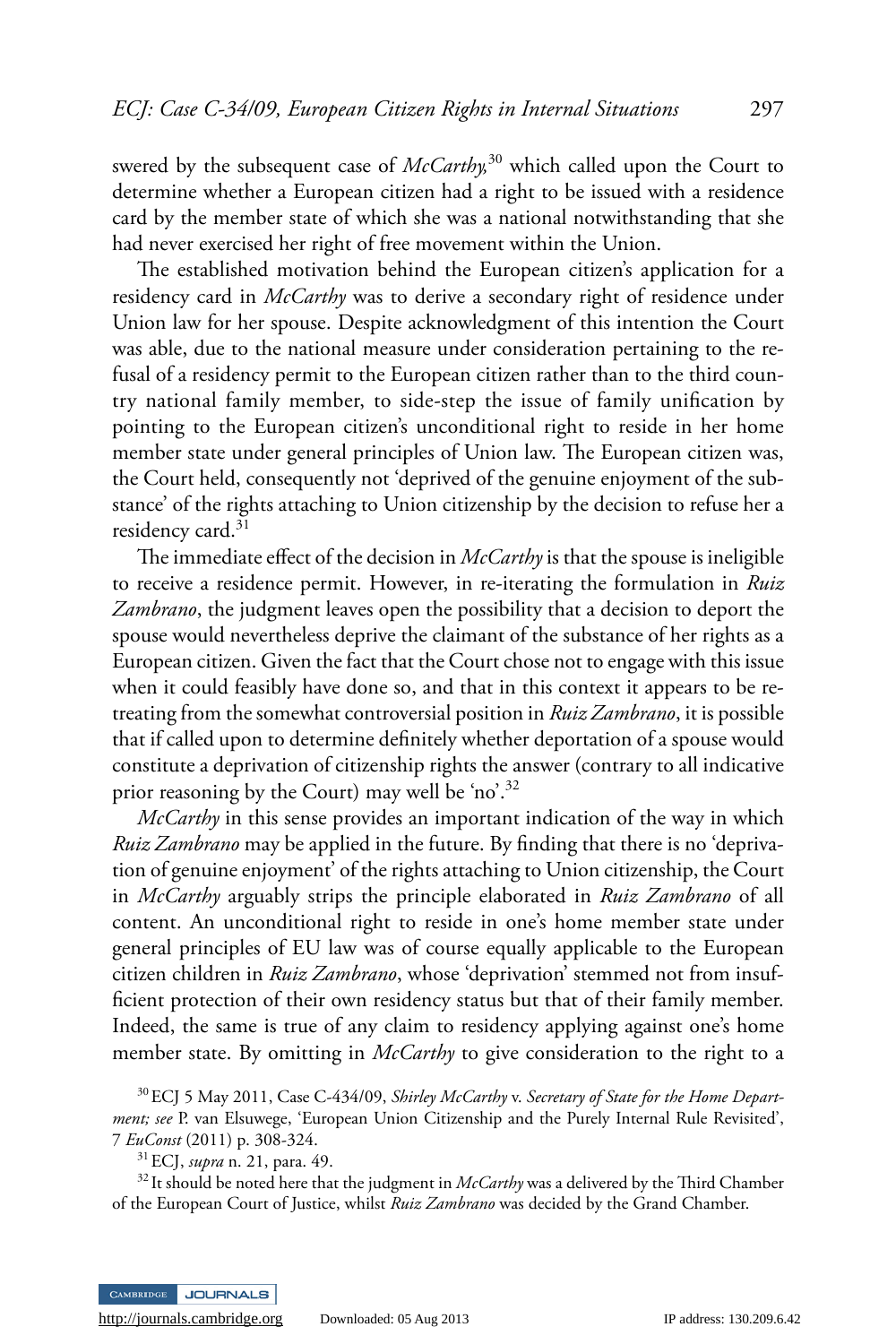family life in determining an infringement (despite acknowledging the intention of the litigation in this regard), the Court has therefore effectively hollowed out from within the principle in so far as it applies to residency.<sup>33</sup> Given that there are strong indications to suggest that *Ruiz Zambrano* does not extend beyond establishing a claim to residency,34 the result of the decision in *McCarthy* arguably both simultaneously purports to affirm the principle in *Ruiz Zambrano* and yet in essence completely undermines it.

### *Defining 'deprivation': a right of access to labour market?*

A third question concerning the scope of the judgment relates to the apparent statement by the Court that not only residence, but also an access to the labour market for the third country national family member is necessary for European citizen to be able to enjoy substance of her rights. Is a claim to residency still preconditioned by an, albeit reconceptualised, requirement of sufficient resources? Or is the effect of *Ruiz Zambrano* to secure an unconditional right of access to the labour market for family members of static European citizens?

Treatment of this issue throughout the case is ambiguous. The referring court implicitly accepts the application of the self-sufficiency requirement to a family member in Mr Ruiz Zambrano's situation by asking whether Union law requires an exemption from holding a work permit to a non-EU national family member who otherwise 'fulfils the condition of sufficient resources and the possession of sickness insurance by virtue of paid employment.<sup>35</sup> Discussion of the requirement of sufficient resources is notable in its absence from Sharpston's otherwise comprehensive Opinion, and the Court refers to the issue solely in terms of whether Mr Ruiz Zambrano should be exempt from the requirement of a work permit, without clarifying the grounds on which this is relevant.

There are two possible interpretations of the Court's decision that withholding a work permit to Mr Ruiz Zambrano would deprive his children of the enjoyment of the substance of their rights as European citizens. First, the decision could mean that the unique nature of the right invoked the European citizen as against their own member state (whether it be a free-standing right of residence in the member state of which they are a national or the future right to 'move and reside') means that a family member in Mr Ruiz Zambrano's situation is free from the requirement of sufficient resources before being eligible for residency. Moreover, denial of an opportunity to acquire such resources in itself constitutes an infringement of an anterior and independent claim to residence possessed by the family member.



<sup>&</sup>lt;sup>33</sup> For further comment on the limited interpretation in *McCarthy* of the 'genuine enjoyment' test established in *Ruiz Zambrano see* van Elsuwege, *supra* n. 30.

<sup>34</sup> *See* text *supra* between n. 23 and n. 27.

<sup>35</sup> ECJ, *supra* n. 1, para. 35.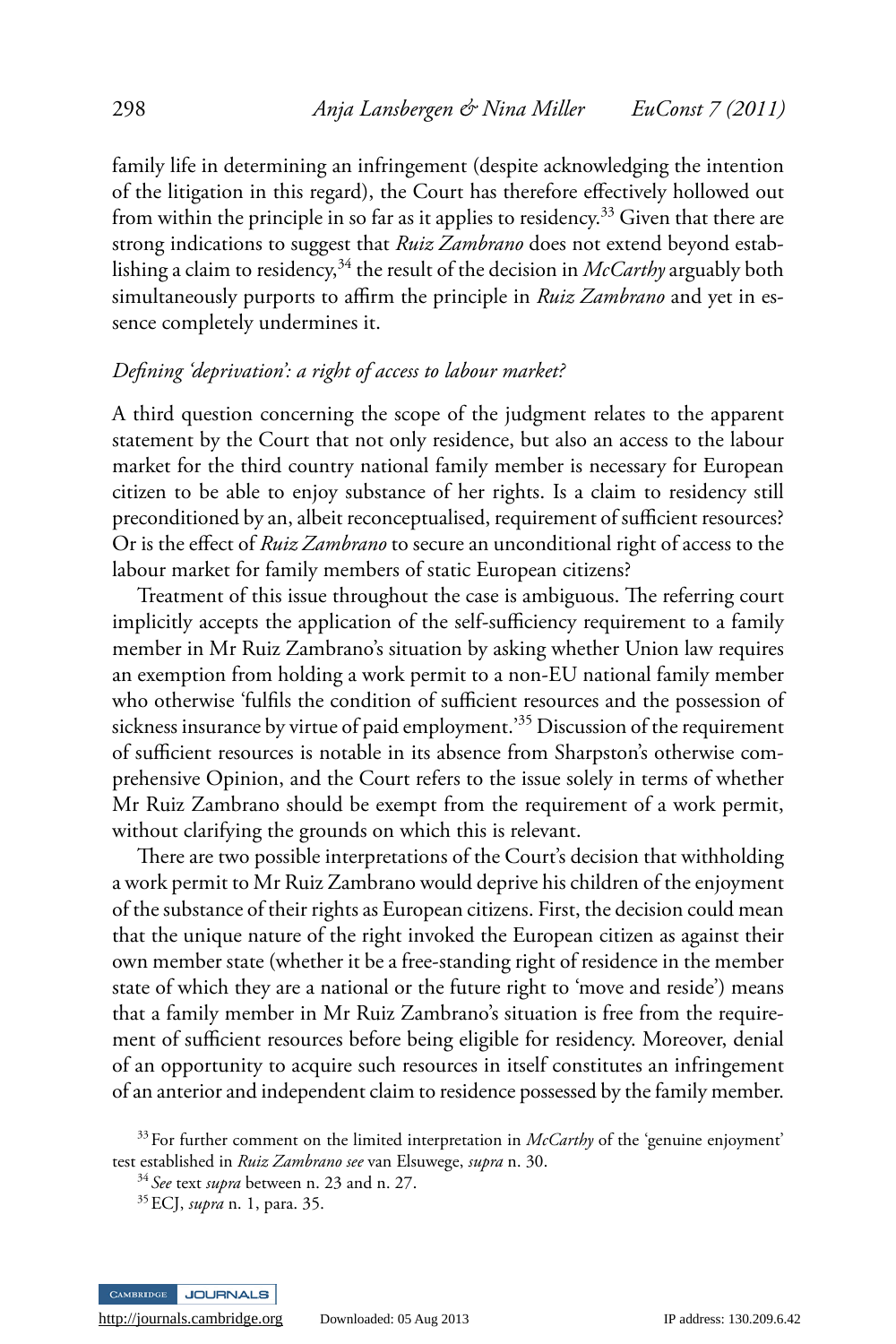Under this interpretation sufficient resources are not a legal condition to be fulfilled before the right is acquired, but rather constitute a practical requirement necessary for the right to be enjoyed.

Such an interpretation differentiates family members of static EU citizens from those of migrant EU citizens, to whom the requirements in Directive 2004/38/ EC apply. It also is distinct from prior case-law in which, where the Directive has been inapplicable, a requirement of sufficient resources had nevertheless applied either by application of other legislation (*Teixeira*<sup>36</sup>) or as constitutive of the primary right on which the family member depends (*Chen*<sup>37</sup>). The extent to which such differentiation is a 'paradoxical outcome'<sup>38</sup> is limited by the unique nature of the primary right of the EU citizen as against their home member state, which does not substantiate the same need for a resource requirement. However, the preferential rights possessed by static citizens over migrant citizens may under this interpretation nevertheless be subject to challenge by way of a claim based in reversed 'reverse discrimination' under Article 18 TFEU.

Alternatively, the Court's reference to 'sufficient resources' may be considered to apply as a requirement through analogy to Directive 2004/38/EC and prior case-law, as was assumed by the referring tribunal. If the Court did indeed intend to maintain the existence of this requirement, their judgment redefines it in such a way as to ensure that its application cannot preclude the acquisition of such resources through denial of a work permit. This interpretation of the Court's treatment of sufficient resources maintains consistency between the requirements imposed on family members of both migrant and static EU citizens, but for that very reason calls into question the current interpretation of the Directive as allowing for the restriction of work permits to family members of EU citizens.

It seems unlikely, however, that the intended effect of the decision in *Ruiz* Zambrano was to change the established definition of legislation not applicable to the facts at hand. Moreover, the Court's statement that 'if a work permit were not granted to such a person, he would risk not having sufficient resources to provide for himself and his family'39 strongly suggests that it intended to recognise a claim to the opportunity to acquire sufficient resources through acquisition of a work permit, which in the face of existing principles of Union law could be justified



<sup>36</sup> ECJ 23 Feb. 2010, Case C-480/08, *Maria Teixeira* v. *London Borough of Lambeth and Secretary of State for the Home Department.*

<sup>37</sup> ECJ 19 Oct. 2004, Case C-200/02, *Kunqian Catherine Zhu and Man Lavette Chen* v. *Secretary of State for the Home Department.*

<sup>38</sup> A. Wiesbrock, 'The Zambrano Case: Relying on Union Citizenship Rights in "Internal Situations"', <eudo-citizenship.eu/citizenship-news/449-the-zambrano-case-relying-on-union-citizen ship-rights-in-internal-situations>, visited 22 March 2011

<sup>39</sup> ECJ, *supra* n. 1, para. 44.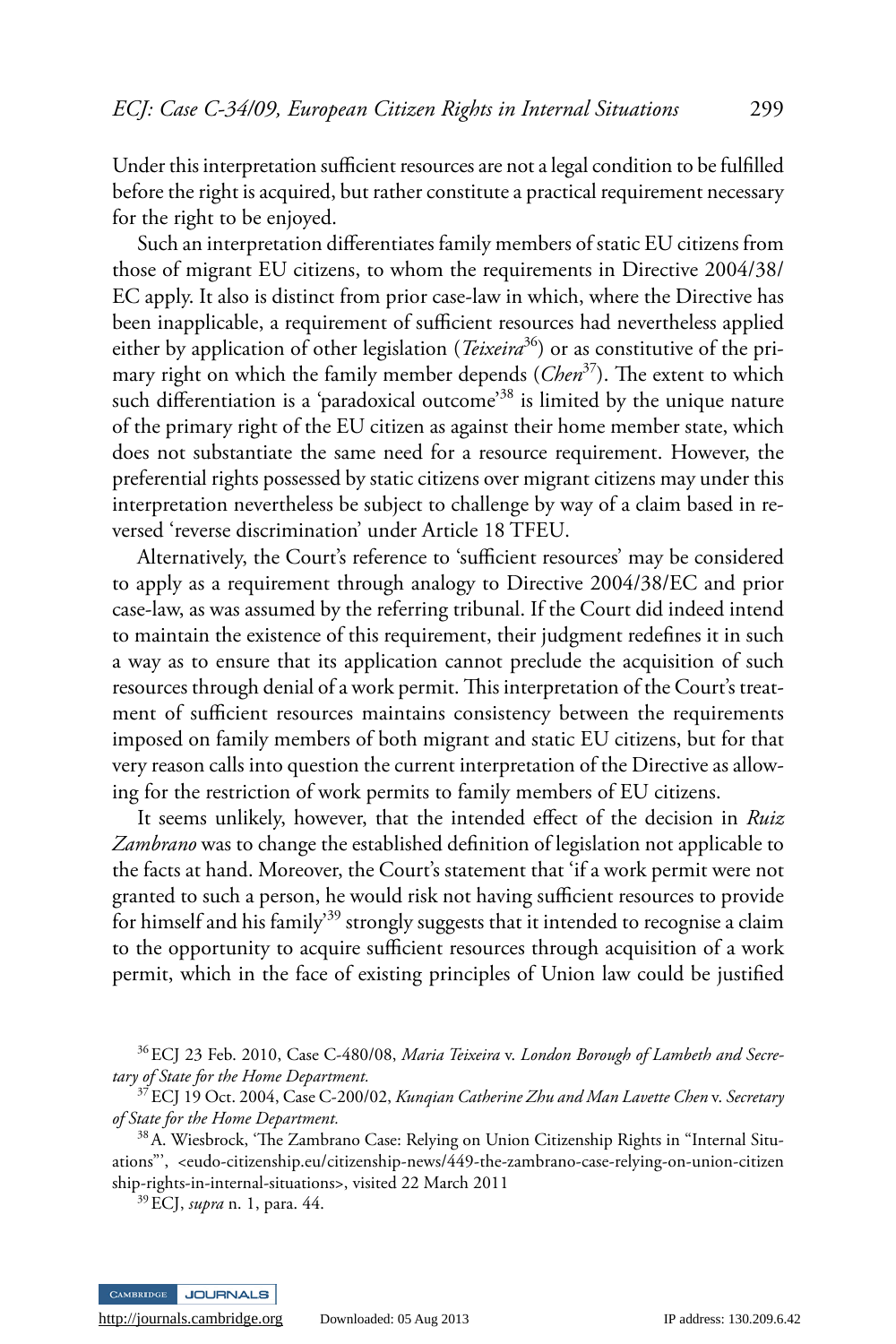only through reference to the exceptional nature of a claim against one's own member state.

Although the unique nature of the claim against a home member state goes some way towards explaining this decision, when juxtaposed with the very recent expiry of transitory regimes applicable to A8 nationals it seems remarkable that the Court guaranteed access to the labour market to such a potentially large class of third country nationals in the absence of any justifications for or ramifications of their decision. Furthermore, that such restrictions remain in place in a majority of member states as regards Bulgarian and Romanian nationals raises the question of whether the *Ruiz Zambrano* principle will provide a means by which those transitory restrictions may be circumvented. Logic would require it to be so: the reasoning of both Advocate-General Sharpston and the Court applies equally to a European citizen parent in Mr Ruiz Zambrano's position. Any future attempts to constrain the application of *Ruiz Zambrano* to non European national parents of European citizen children would be at risk of appearing somewhat contrived.

## The interdependence of European and national citizenship: Tempering the effect of *RUIZ ZAMBRANO* ?

The consequence of the decision in *Ruiz Zambrano* is that parent care-givers (and potentially other nuclear family members) of static European citizens derive a right of residency under Union law irrespective of their eligibility under national immigration rules. *Ruiz Zambrano* thus seemingly extends to static European citizens that right secured for migrant European citizens by *Metock*, with the result that family members of static European citizens are equally subject to the disapplication of national immigration laws at their point of entry into the Union.<sup>40</sup>

In *Ruiz Zambrano*, as in *Metock*, member states had raised objections before the Court pertaining to the feasibility of managing a vast increase in the number of people eligible to a right of residence under Union law.<sup>41</sup> The problem faced by national governments was not however simply one of volume, but rather also one of reduced competence in the highly politically sensitive area of immigration control. Though a member state's authority over the control of its own borders

40 ECJ 25 July 2008, Case C-127/08, *Blaise Baheten Metock and Others* v. *Minister for Justice, Equality and Law Reform* (*see* C. Costello, 'Metock: Free Movement and "Normal Family Life" in the Union', 46 *Common Market Law Review* (2009) p. 587; S. Currie, 'Accelerated Justice or a Step too Far? Residence Rights of Non-EU Family Members and the Court's Ruling in Metock', 34 *European Law Review* (2009) p. 310; A. Lansbergen, 'Metock, Implementation of the Citizens' Rights Directive and Lessons for EU Citizenship', 31(3) *Journal of Social Welfare and Family Law* (2009) p. 285.

41 Sharpston, *supra* n. 2, paras. 105 and 114.

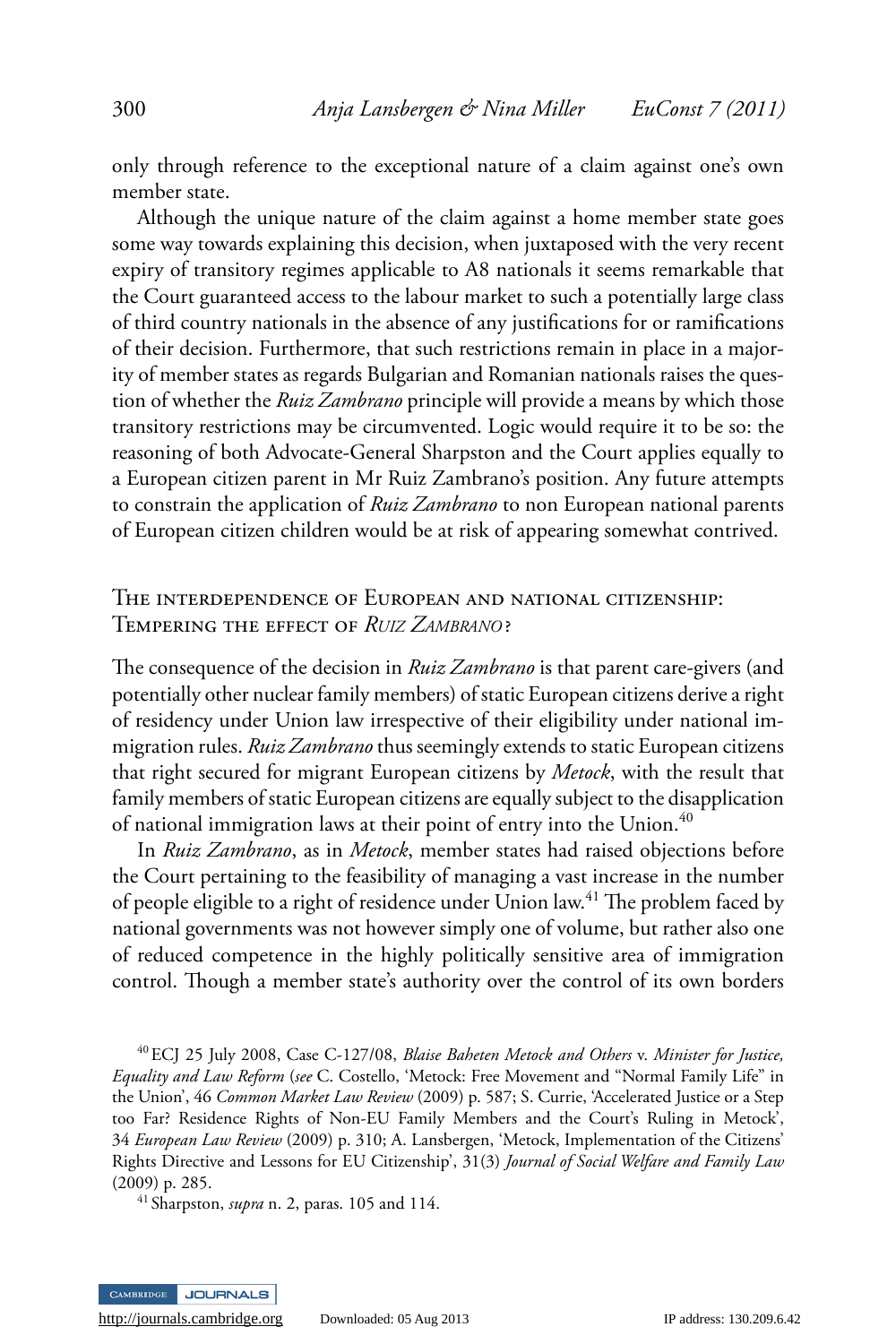was preceding *Ruiz Zambrano* by no means exclusive,<sup>42</sup> the decision to grant Mr Zambrano a right of residency under Union law constitutes a highly significant encroachment into an area previously outwith the scope of Union regulation.

The disapplication of national immigration law in any instance is, in a climate of financial instability and increased euro-scepticism, likely to be met with a degree of hostility within national fora. Such hostility invariably increases when the recipient of rights under Union law is (as in the case of Mr Zambrano) already irregularly resident in the member state at the time at which those rights are derived. A perceived culpability attaching to the status of irregular migrant is seen by some to diminish the entitlement of an individual to rely on Union rights, reliance that is characterised by those of this opinion as a means by which to defeat the ends of the national legal order. In the wake of both *Metock* and *Ruiz Zambrano* such concerns have been expressed in political discourse in the language of 'abuse' of rights; a charge that is levelled against those perceived to be unmeritoriously taking advantage of European citizenship provisions in order to circumvent national immigration laws.<sup>43</sup> Such perception within the domestic context is however at odds with the Court's established approach that the motivation of an applicant in relying on his Union rights is not determinative of 'abuse', so long there exists 'effective and genuine' fulfilment of the relevant criteria.<sup>44</sup>

In this regard it is unsurprising that member states may attempt to limit the instances of perceived 'abuse' through control of those factors determinative of the acquisition of Union rights. As Sharpston highlights, it is within the discretion of member states to define their rules on jus soli such as to ensure that a child born to irregular migrant parents does not acquire the national citizenship giving rise

 $42$  Whilst member states surrendered individual control over immigration policy through membership of the European Union, they have historically always held *collective* sovereignty over immigration in that third-country nationals would be subject to the immigration legislation of one of the member states. This position changed following *Metock*, though the consequences of this decision were limited in scale by its relevance only to family members of migrant European citizens.

<sup>43</sup> *See*, e.g., questions posed by Dutch MP Van Nieuwenhuizen [*Volkspartij voor Vrijheid en Democratie*] (VVD) to G.B.M. Leers, Minister for Immigration and Asylum (unofficial translation): 'Do you share my opinion that the automatic grant of a residency permit to a foreigner on the basis that his or her minor child is born in a Member State can lead to the enormous growth in the number of residency permits that need to be issued and may lead to abuse of the system? ... Do you intend to take action to prevent the possible abuse of the decision [in *Ruiz Zambrano*]? If so, which? If not, why not?', <www.rijksoverheid.nl/bestanden/documenten-en-publicaties/kamerstukken/2011/03/09/uitspraak-van-het-europees-hof-van-justitie-dat-een-in-europageboren-kindde-ouders-een-verblijfsrecht-geeft/uitspraak-van-het-europees-hof-van-justitie-dat-een-in-europageboren-kind-de-ouders-een-verblijfsrecht-geeft-24833.pdf>, visited 3 June 2011.

44 ECJ 23 Sept. 2003, Case C-109/01, *Secretary of State for the Home Department* v. *Hacene Akrich* at paras. 55-57; *see also* S. Peers, 'Free Movement, Immigration Control and Constitutional Conflict', 5 *EuConst* (2011) p. 173 at p. 178.

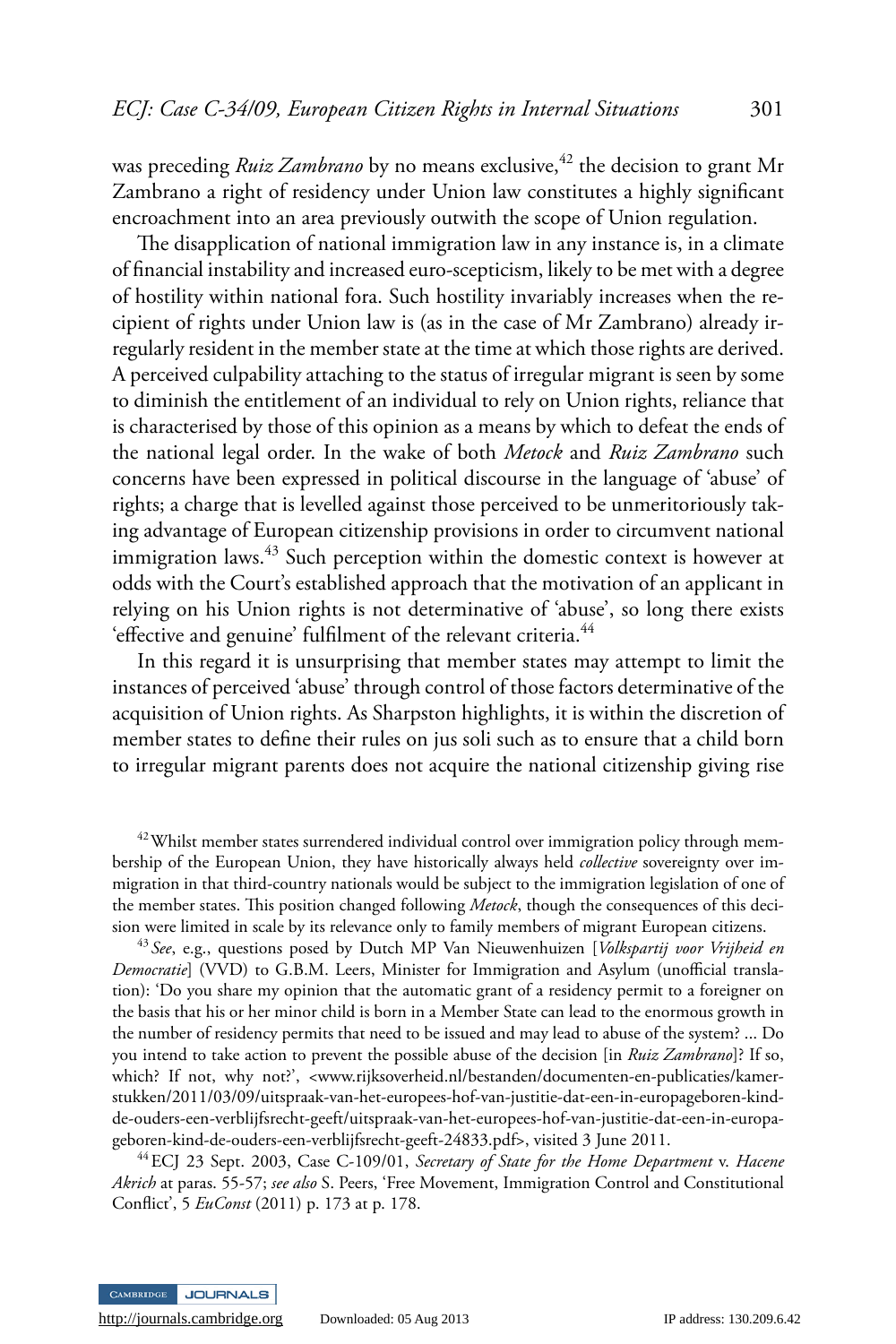to a right of residency under Union law for the parent.<sup>45</sup> Indirect control by member states over the acquisition of Union rights had already been evidenced in the wake of *Chen*, with amendment of the Irish Nationality and Citizenship Act 1956 so as to preclude the acquisition of Irish nationality at birth to a child whose parents had not satisfied a minimum period of residency in Ireland.<sup>46</sup> Ruiz Zam*brano* is likely to instigate a similar review of citizenship laws within member states, as evidenced by the amendment of the Belgian Nationality Code before the judgment in *Ruiz Zambrano* was delivered.47

Member states' control over national citizenship policy is not, however, absolute. First, the extent to which member states are able to restrict laws on *jus soli* is subject to their obligations both under international and European law regarding prevention against statelessness. Moreover, uncertainty persists following *Rottmann* as to the constraints imposed by Union law upon the acquisition and loss of member state nationality. Whether *Rottmann* requires all decisions pertaining to nationality to be considered in light of the ramifications for European citizenship remains unclear. Specifically, it is uncertain whether that decision encompasses acquisition of nationality in the event that the individual had not previously held the status of European citizen. Though the Court in *Rottmann* appears to preclude this possibility when distinguishing *Kaur*, 48 Jessurun d'Oliveira notes that '[i]f one follows the Court's line of thought to its logical conclusion, then every member state has to take EU law into account at the time of acquisition or loss of its nationality, because Union citizenship systematically depends on it.<sup>'49</sup> One consequence of the decision in *Ruiz Zambrano* is that this issue is likely to receive renewed attention with regard to any action taken by member states to restrict access to European citizenship.

45 Sharpston, *supra* n. 2, para. 114.

46 Section 4 of the Irish Nationality and Citizenship Act 2004 provided that 'a person born in the island of Ireland to Irish shall not be entitled to be an Irish citizen unless a parent of that person has, during the period of 4 years immediately preceding the person's birth, been resident In the island of Ireland for a period of not less than 3 years or periods the aggregate of which is not less than 3 years.' The amendments further provide that one of the child's parents must be either an Irish or British citizen, or entitled to reside in Ireland or Northern Ireland without any restriction on the period of their residency (s. 3(d)).

<sup>47</sup> *Supra* n. 3.

48 ECJ, *supra* n. 7, para. 49.

49 H.U. Jessurun d'Oliveira, 'Decoupling Nationality and Union Citizenship?', 7 *European Constitutional Law Review* (2011) p. 138 at p. 147; *see also* G. René de Groot and A. Seling, 'The Consequences of the *Rottmann* Judgment on Member State Autonomy – The European Court of Justice's Avant-Gardism in Nationality Matters', 7 *European Constitutional Law Review* (2011) p. 150 at p. 154: 'Even though the Court differentiated between the situation in Rottmann and that in Kaur … it appears rather ill-founded to assume that situations in which the granting of Union citizenship is at stake do not fall within the scope of Union law.'

**JOURNALS**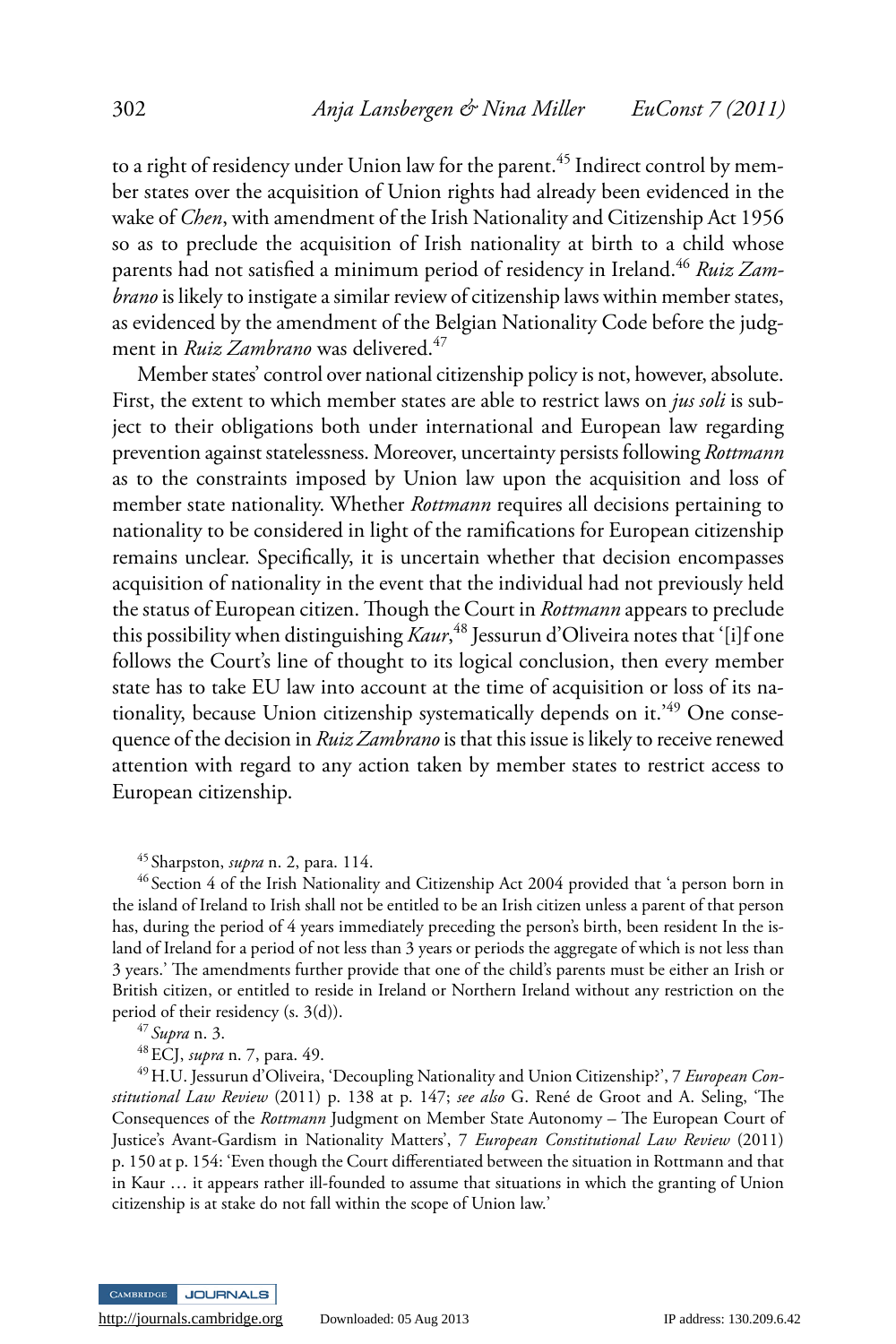Sharpston implicitly acknowledges the possibility that *Ruiz Zambrano* will encourage restrictive nationality policies, issuing a likely prescient warning against the 'retrograde and reprehensible step' of turning the European Union into 'fortress Europe'.<sup>50</sup> The irony of *Ruiz Zambrano* may be that, in extending the scope of citizenship rights through judicial activism and in the absence of member state support, the pioneering decision of the Court will undermine rather than enhance the development of European citizenship.

#### The elusive importance of fundamental rights

The Court in its decision in *Ruiz Zambrano* appears to be starting to realise its mantra that 'European citizenship is destined to be the fundamental status of Member States' nationals',<sup>51</sup> having imbued European citizenship with real meaning for 'static' European citizens. Whilst enhanced rights for European citizens are promoted by Union institutions and on the whole are accepted and supported by member states, rights derived by third country nationals are often less palatable to many. The Court's decision in *Ruiz Zambrano*, although ambiguous in its justification, greatly widens the access of third-country national family members to rights under Union law.

The Court in *Ruiz Zambrano* restricts its discussion entirely to citizenship and, despite the right of Mr Ruiz Zambrano's children to a family life being integral to the case, does not explain the role of fundamental rights in this respect. Advocate-General Sharpston contrasts settled case-law on the application of fundamental rights against the ideal of consistent protection of fundamental rights wherever there is the 'existence and scope of a material EU competence.' Sharpston however neither expects nor advises the Court to effect such a change in this case, before the member states demonstrate the political intent to do so, but instead suggests that it reflect on the evolution of the role of fundamental rights in the future.<sup>52</sup> The context that Sharpston describes is of the coming into force of the Charter of Fundamental Rights and the future accession of the European Union to the European Convention of Human Rights, developments with regard to which it is fitting that the Court demonstrate a more rigorous scrutiny of fundamental rights. The recent *Test-Achats* case<sup>53</sup> is perhaps an illustration of this beginning to happen.

50 Sharpston, *supra* n. 2, para. 115.

<sup>51</sup> European Commission Justice, 'EU Citizenship Report 2010 Dismantling the obstacles to EU citizens' rights', <www.ec.europa.eu/justice/policies/citizenship/docs/com\_2010\_603\_en.pdf>, visited 30 April 2011. 52 Sharpston, *supra* n. 2, para. 177.

53 ECJ 1 March 2011, Case C-236/09, *Association belge des Consommateurs Test-Achats ASBL, Yann vanVugt, Charles Basselier* v. *Conseil des ministres.* 

JOURNALS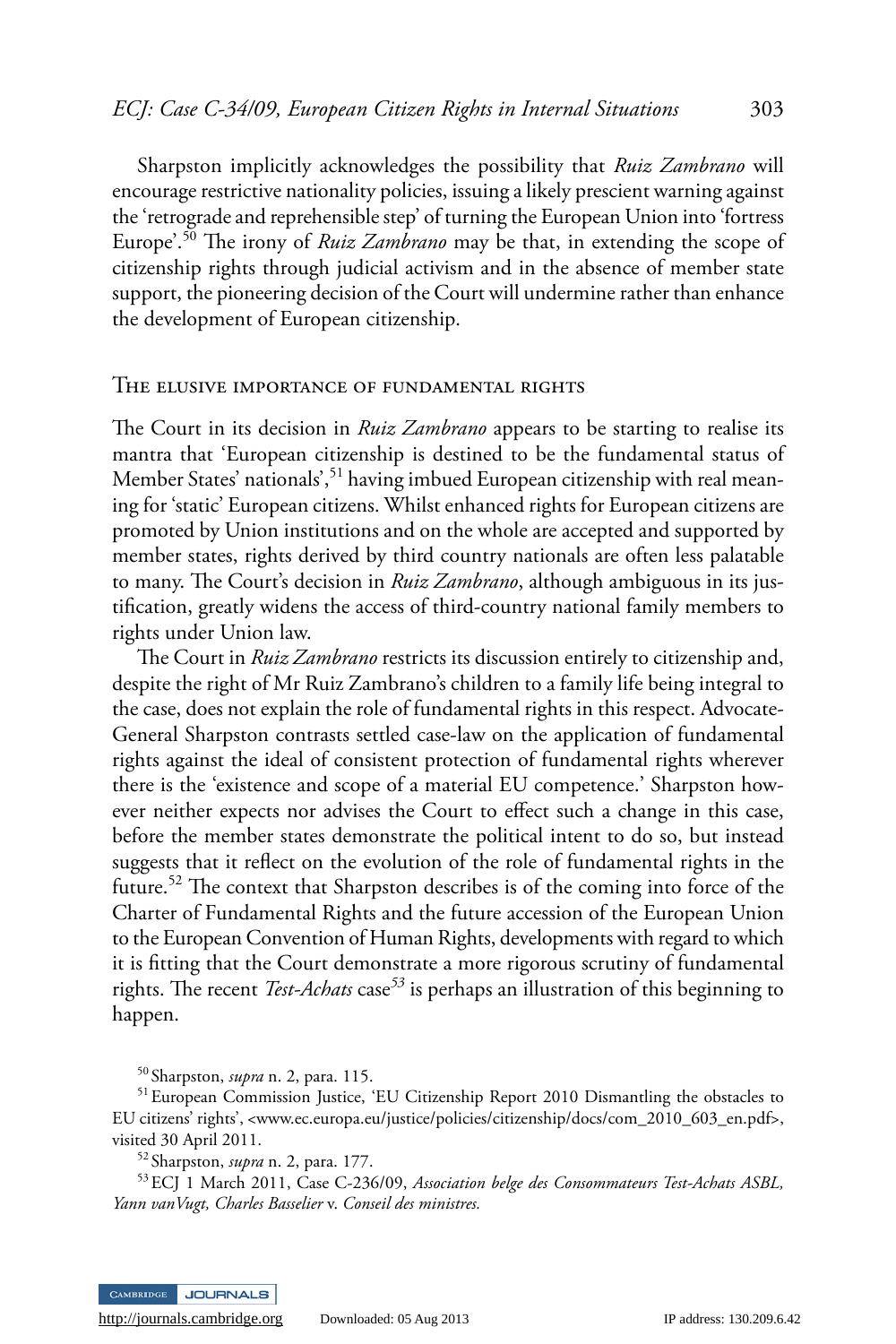The European Court of Justice has historically adopted a diverging approach to family unification from that of the European Court of Human Rights, the jurisprudence of which allows for the right to a family life to be restricted to the extent that would be in accordance with law and necessary in a democratic society. The scope of this restriction means that a balance is struck between the member states' right to control its borders and the individuals' right to family life, the result of which is that the right to family life may be preserved if the family can unite in another country.<sup>54</sup> The Court of Justice on the other hand has, over a number of cases (most notably *Metock*<sup>55</sup> and *Eind*<sup>56</sup>), widened the scope of family unification for European citizens by granting secondary rights to third country national family members where one of the fundamental freedoms are engaged.<sup>57</sup> Union law thus offers a European citizen a potentially more promising route to family unification than under Article 8 ECHR.

In *Ruiz Zambrano* the Court recognised a right of residence of the family member of a European citizen by reason of the very nature of that status, thereby expanding the group of European citizens who may benefit from family reunification rights from those who have 'moved' to, in principle at least, all European citizens irrespective of cross-border movement. Invoking a citizenship right offers strong and concrete rights and avoids the need to engage in the more nebulous acts of weighing and balancing that is required when coming to a human rights decision, inherently on a case by case basis.

#### *Reverse discrimination: an opportunity missed?*

The Court in *Ruiz Zambrano* could equally have chosen to slice the Gordian knot of 'reverse discrimination', perceived by some to be a source of friction that inhibits the full and smooth absorption of European Union free movement rights into domestic systems.58 Reverse discrimination occurs when a 'mobile' EU citizen benefits from more favourable rules under European Union law than a 'static' EU citizen does in his own member state. For example, a European citizen who moves to another member state with a third country family member will benefit from European Union free movement rules under the Citizens' Rights Directive, which lay down the conditions under which third country national family members are

54 C. Costello, 'Metock: Free Movement and "Normal Family Life" in the Union', 46 *Common Market Law Review* (2009) p. 587. 55 ECJ, *supra* n. 40.

56 ECJ 11 Dec. 2007, Case C-291/05, *Minister voor Vreemdelingenzaken en Integratie* v. *R.N.G. Eind.*

 $57$  A. Tryfonidou, 'Family Reunification Rights of (Migrant) Union Citizens: Towards a More Liberal Approach', 15 *European Law Journal* (2009) p. 634. 58 N. Nic Shuibhne, 'Free Movement of Persons and the Wholly Internal Rule: Time to Move

on?', 29 *Common Market Law Review* (2002) p. 731.

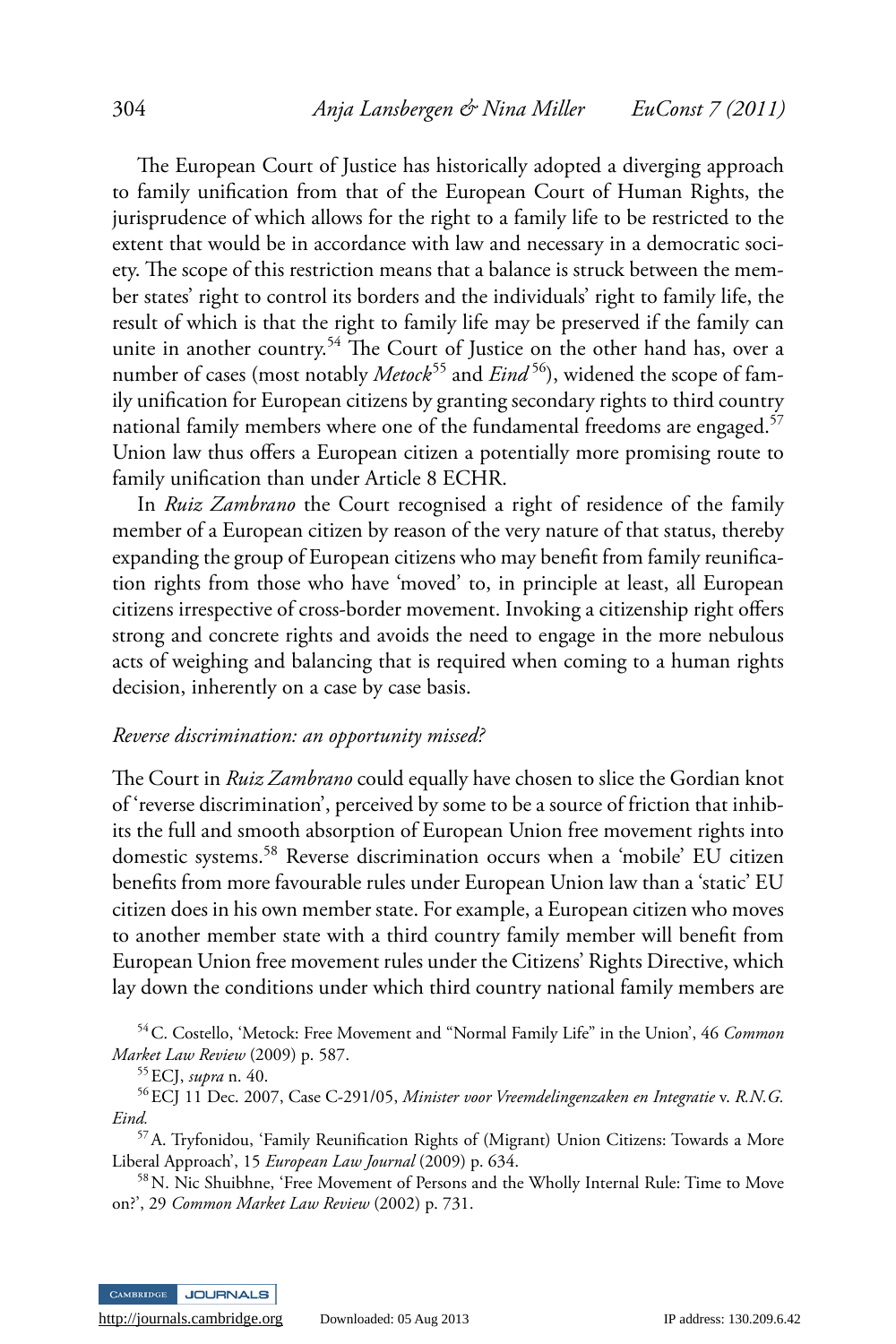entitled to join European citizens in the host member state in the absence of the application of national immigration law at the point of entry into the Union.

Settled case-law of the Court denies that European law need find a remedy for the issue of reverse discrimination,<sup>59</sup> and the Court has stated on a number of occasions that European citizenship is not intended to extend the reach of EU law to 'internal situations' that have no link to EU law.<sup>60</sup> The Court does not explicitly retreat from this position in *Ruiz Zambrano* – it does not adopt Advocate-General Sharpston's three point test that could have offered a measured solution to the reverse discrimination conundrum<sup>61</sup> – and yet this nevertheless appears to be the remarkable outcome achieved by its decision.

The subsequent case of *McCarthy* appears to withdraw somewhat from the bold decision in *Ruiz Zambrano*. The decision in *McCarthy* that Union law does not require the grant of a residency permit to a static European citizen does not however necessarily limit the scope of *Ruiz Zambrano* as regards the issue of reverse discrimination. As Advocate-General Kokott points out: 'The present case nevertheless does not appear to be the right context for detailed examination of the issue of discrimination against one's own nationals.'<sup>62</sup> Mrs McCarthy did not in fact face reverse discrimination because a mobile European citizen who similarly had never been economically active would not have met the criteria for permanent residence. Mrs McCarthy therefore does not suffer a disadvantage by reason of the fact that she has not exercised her right of free movement: had she done so, she still would have been ineligible for permanent residence.

The decision of the Court is however neither as nimble nor as neat as neutralising the reverse discrimination effect. *Ruiz Zambrano* mirrors for the parent caregiver of a static European citizen child that right of residence established in *Chen* for the static European citizen child. The decision in Ruiz Zambrano however has in fact thrown *Chen* into relief, adding an extra right for the third country national parent: the right to receive a work permit. In *Chen,* the Court drew from the Citizens' Rights Directive a requirement of self-sufficiency, yet in *Ruiz Zambrano* the Court requires the member state to provide the conditions for the family to *become* self-sufficient by providing a work permit. One can appreciate why this may lead member states to reflect upon the question: 'who pays the cost of European citizenship?' The answer appears to be that member states pay the cost, not as a result of political agreement but by swift decision of the Court. The right to work includes the right to access to social welfare in times of hardship or lack

59 ECJ *supra* n. 40, at paras. 77-78.

60 ECJ 2 Oct. 2003, Case C-148/02, *Carlos Garcia Avello* v. *Etat belge;* ECJ 12 July 2005, Case C-403/03, *Egon Schemmp* v. *Finanzamt Munchen V;* ECJ 1 April 2008, Case C-212/06 *Government of the French Community and Walloon Government* v. *Flemish Government.* 

61 Sharpston, *supra* n. 2, paras. 139-150. 62 Kokott, *supra* n. 30, para. 43.

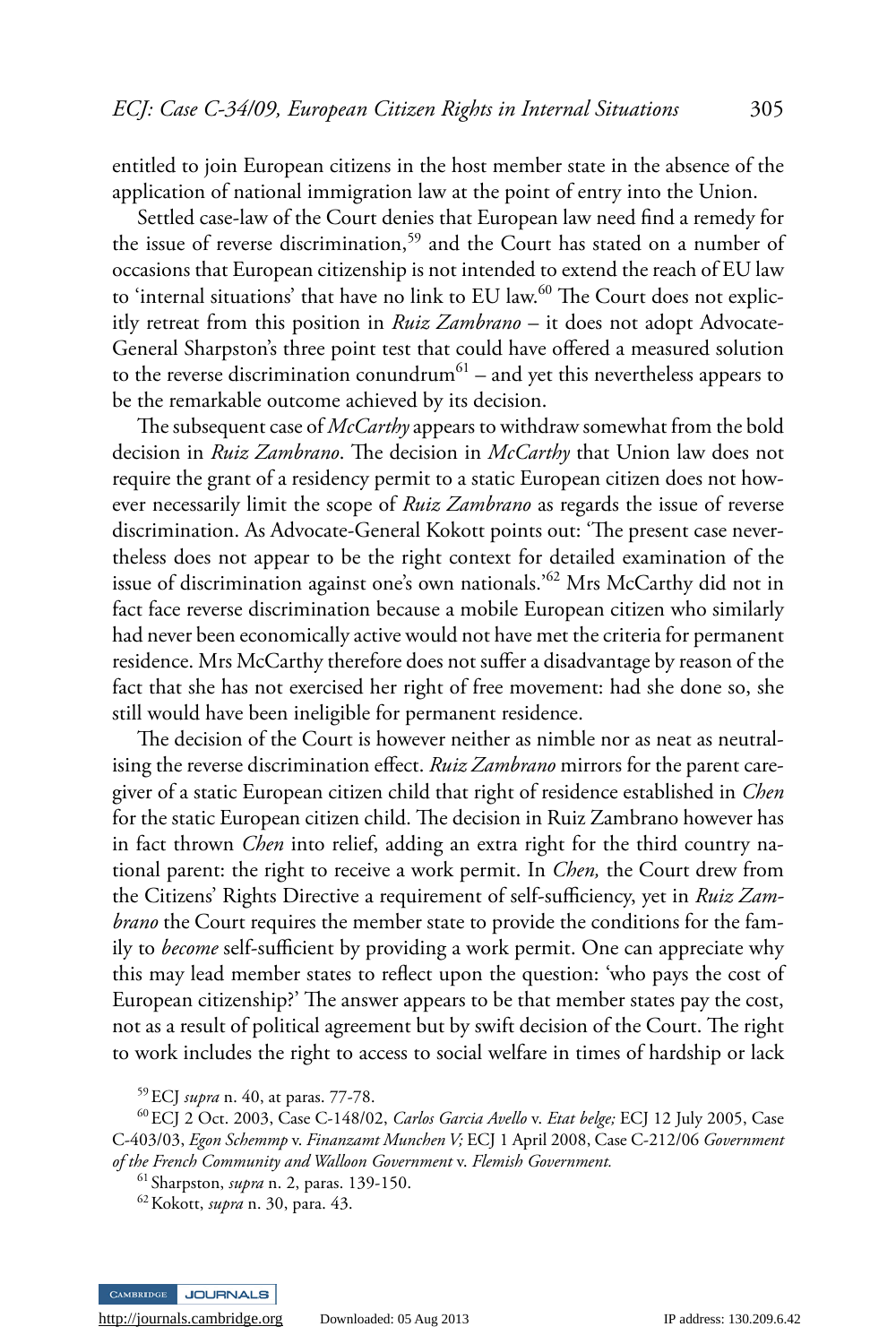of work. With that financial cost, member states must also bear a political cost and at a time of pressure on the labour market and in a political context where 'tough on immigration' policies are flavour of the moment, member states governments may not be keen to embrace a decision that offers a failed asylum seeker access to their labour market.<sup>63</sup>

#### Individual justice, collective uncertainty?

The extension of residency rights under European citizenship to situations in which no frontiers have been crossed is unlikely to have been anticipated by even the most compliant and Euro-centric of member states. It is understandable why some may feel that the legitimacy of the Court is endangered by judicial activism, with unpredictable decisions extending the scope of European citizenship in a manner unforeseen and unsupported by member states.

The decision in *Ruiz Zambrano* is so ambiguous that it may reasonably be questioned whether the Court in this instance has prioritised individual justice over legal certainty and the consistent application of settled principle. A desire of the Court to help the Ruiz Zambrano family would be understandable; they are a family who in the face of their *non refoulement* decision had tried for fourteen years to regularise their immigration status, who had integrated into Belgian society, and who had contributed to the welfare system. And yet in relying upon European citizenship in 'hard cases' as an instrument of justice the Court raises much broader questions not only of the evolving nature of that status, but also of the systematic integrity of Union jurisdiction and the desirable limits of judicial activism.

Such unilateral development of Union citizenship rights by the Court would be less problematic if substantiated by thorough judicial analysis elaborating the reasoning underlying such a decision, thereby justifying its consequences and identifying the limitations of its application. Unfortunately in the absence of any such exposition we can neither hope to understand the basis of the decision in *Ruiz Zambrano* nor predict with any accuracy its likely consequences. The only conclusion that can be stated with any certainty is that *Ruiz Zambrano* will instigate a wealth of litigation seeking to clarify many of those questions raised by the

 $^{63}$  Despite two countries so far inviting cases to be reconsidered following the decision (Ireland and Denmark) it remains to be seen how other member states will respond to the decision in *Ruiz*  Zambrano. Based on the unsatisfactory transposition of the Citizens Rights Directive, effective implementation of the decision may pose a challenge for member states (*see* European Commission, 'Report from the Commission to the European Parliament and the Council on the application of Directive 2004/38/EC on the right of citizens to move and reside freely within the territory of the member states', COM(2008)840/3, <www.ec.europa.eu/romania/documents/information/rap ort\_directiva\_38-2004\_en.pdf>, visited 29 April 2011.